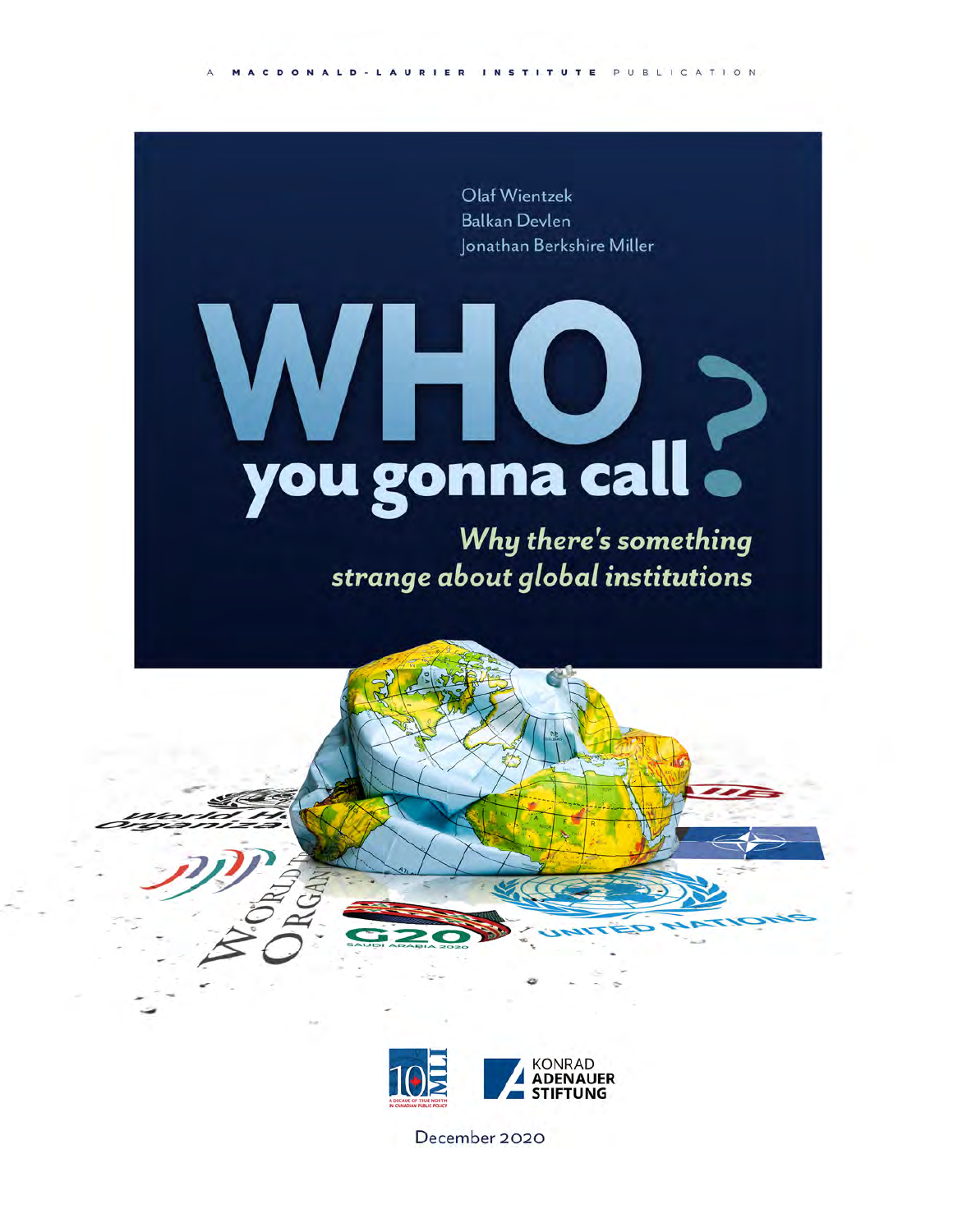





#### Board of Directors

**CHAIR Pierre Casgrain**  Director and Corporate Secretary, Casgrain & Company Limited, **Montreal** 

#### **VICE-CHAIR**

**Laura Jones**  Executive Vice-President of the Canadian Federation of Independent Business, Vancouver

**MANAGING DIRECTOR Brian Lee Crowley,** Ottawa

**SECRETARY Vaughn MacLellan**  DLA Piper (Canada) LLP, Toronto

**TREASURER Martin MacKinnon** Co-Founder and CEO, B4checkin, Halifax

**DIRECTORS Wayne Critchley** Senior Associate, Global Public Affairs, Ottawa

**Blaine Favel**  CEO, Kanata Earth Inc., Cut Knife, Saskatchewan

**Colleen Mahoney** Sole Principal, Committee Digest, Toronto

**Jayson Myers**  CEO, Jayson Myers Public Affairs Inc., Aberfoyle

**Dan Nowlan**  Vice Chair, Investment Banking, National Bank Financial, Toronto

**Hon. Christian Paradis** Co-founder and Senior advisor, Global Development Solutions, Montréal

**Gerry Protti** Chairman, BlackSquare Inc. Calgary

**Vijay Sappani**  CEO, Ela Capital Inc., Toronto **Veso Sobot** Director of Corporate Affairs, IPEX Group of Companies, Toronto

**Jacquelyn Thayer Scott**  COO, Airesun Global Ltd.; President Emerita, Cape Breton University, Sydney

#### Advisory Council

**John Beck**  President and CEO, Aecon Enterprises Inc., Toronto

**Erin Chutter**  Executive Chair, Global Energy Metals Corporation, Vancouver

**Navjeet (Bob) Dhillon**  President and CEO, Mainstreet Equity Corp., Calgary

**Jim Dinning**  Former Treasurer of Alberta, Calgary

**David Emerson**  Corporate Director, Vancouver

**Richard Fadden** Former National Security Advisor to the Prime Minister, Ottawa

**Brian Flemming**  International lawyer, writer, and policy advisor, Halifax

**Robert Fulford**  Former Editor of *Saturday Night* magazine, columnist with the *National Post,* Ottawa

**Wayne Gudbranson**  CEO, Branham Group Inc., Ottawa

**Calvin Helin**  Aboriginal author and entrepreneur, Vancouver

**David Mulroney** Former Canadian Ambassador to China, Toronto

**Peter John Nicholson**  Inaugural President, Council of Canadian Academies, Annapolis Royal

**Hon. Jim Peterson**  Former federal cabinet minister, Counsel at Fasken Martineau, Toronto

**Barry Sookman**  Senior Partner, McCarthy Tétrault, Toronto

**Rob Wildeboer** Executive Chairman, Martinrea International Inc., Vaughan

#### Research Advisory Board

**Janet Ajzenstat**  Professor Emeritus of Politics, McMaster University

**Brian Ferguson**  Professor, Health Care Economics, University of Guelph

**Jack Granatstein**  Historian and former head of the Canadian War Museum

**Patrick James**  Dornsife Dean's Professor, University of Southern California

**Rainer Knopff**  Professor Emeritus of Politics, University of Calgary

**Larry Martin**  Principal, Dr. Larry Martin and Associates and Partner, Agri-Food Management Excellence, Inc.

**Christopher Sands**  Senior Research Professor, Johns Hopkins University

**Elliot Tepper** Senior Fellow, Norman Paterson School of International Affairs, Carleton University

**William Watson**  Associate Professor of Economics, McGill University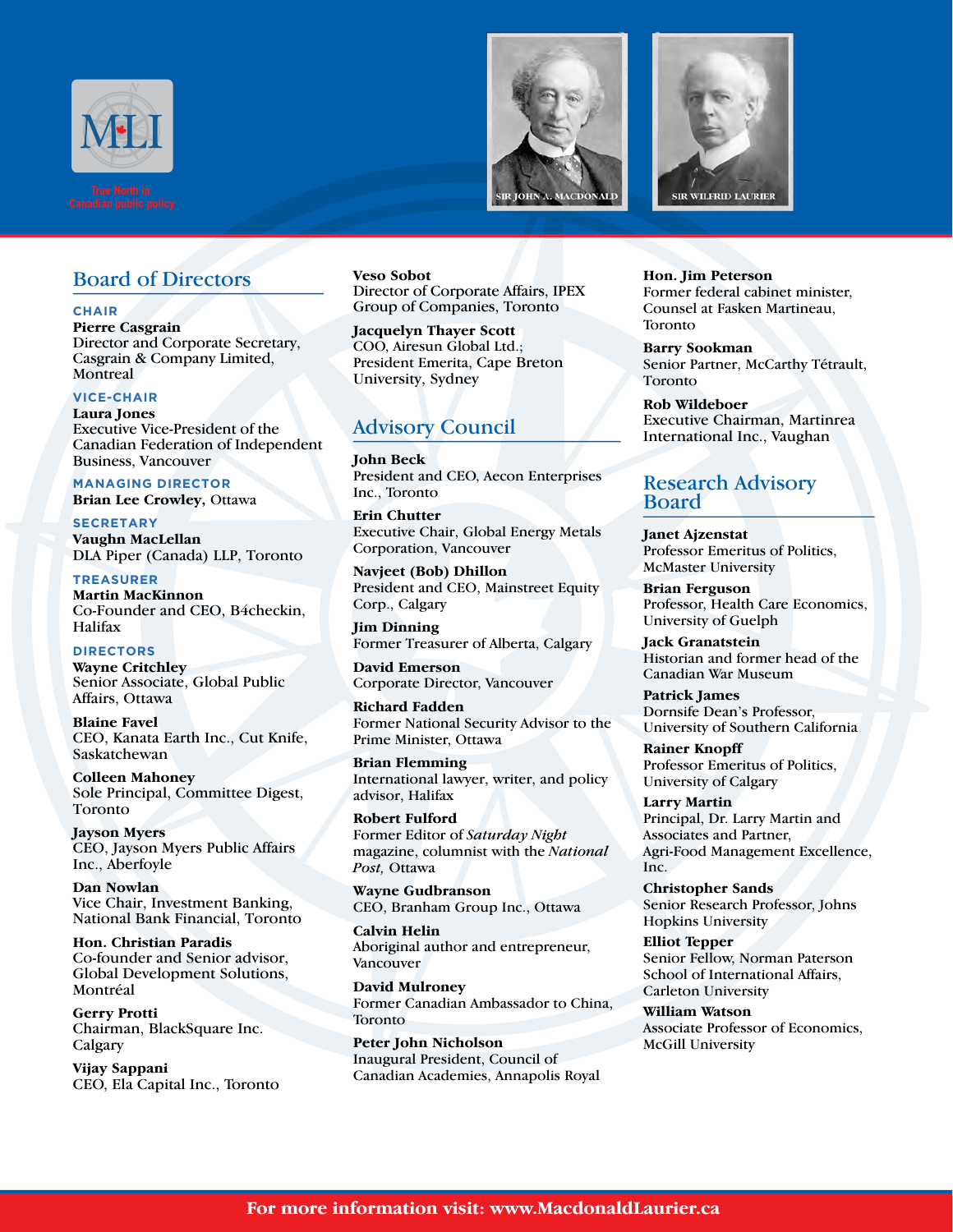# **Contents**

| Never give in: How the West could reclaim global institutions                                                  |    |
|----------------------------------------------------------------------------------------------------------------|----|
|                                                                                                                |    |
|                                                                                                                |    |
| Expanding the toolkit: How minilateralism can help fill the void left by failing<br>international institutions |    |
|                                                                                                                | 15 |

Cover photo credits: iStock (modified)

Copyright © 2020 Macdonald-Laurier Institute. May be reproduced freely for non-profit and educational purposes.

*The authors of this document have worked independently and are solely responsible for the views presented here. The opinions are not necessarily those of the Macdonald-Laurier Institute, its Directors or Supporters.*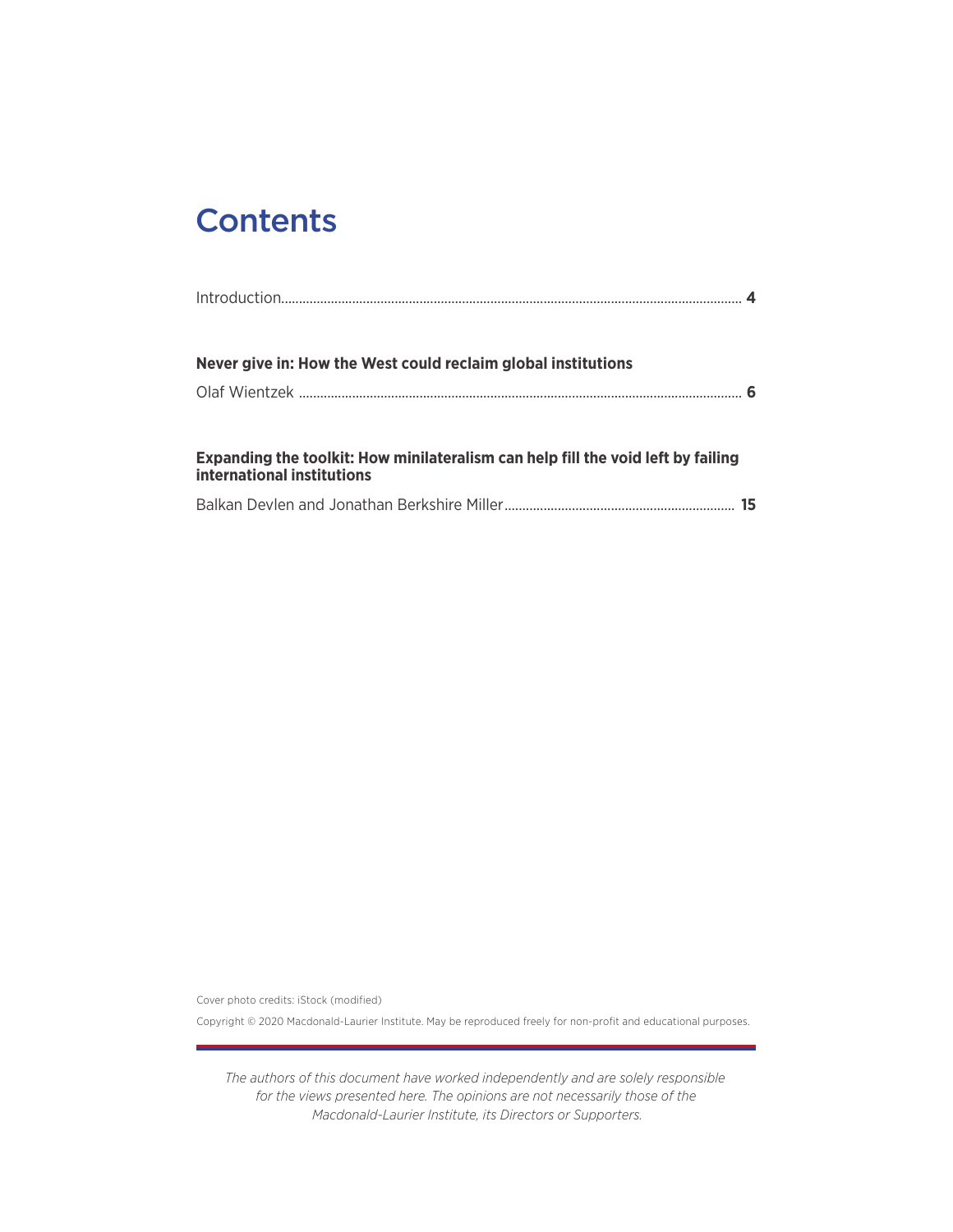## Introduction

The world is not experiencing a failure of health systems or economic fundamentals, but rather a failure of governance and leadership. The World Health Organization's initial refusal to alert the world to the true danger of the pandemic, due to its deference to China, is a symptom of a wide-ranging failure of the UN and other organizations to reject the influence of regimes that seek to undermine Western values, from human rights bodies to free trade. The UN begs for relevance. The G20 is floundering. The World Trade Organization is ineffective.

Meanwhile, countries like China are not only increasingly dominating these existing multilateral institutions, but also creating China-centric ones, such as the Asian Infrastructure Investment Bank. In some of its most ambitious global projects, like its vaunted Belt and Road Initiative, it has eschewed western-style institutions altogether, preferring a global network of largely bilateral ties with China at its centre. These institutions and initiatives led by Beijing often lack transparency and are fuelled by geopolitical ambition, rather than providing international public goods.

In this report, *WHO you gonna call? Why there's something strange about international institutions*, three distinguished experts offer their thoughts on the failure of global institutions to defend security, health, freedom and prosperity in the world, and how Canada and its allies should reform existing institutions and/or adopt new and more effective ones.

The first essay, titled "Never give in: How the West could reclaim global institutions," states that the response of the West cannot be abandonment; we must instead work hard to fix global institutions. Authored by Olaf Wientzek, the essay outlines both the problems facing global institutions and the actions that countries like Canada ought to take to provide remedies.

"In this already difficult context for multilateralism, the COVID-19 crisis has highlighted two somewhat paradoxical trends," explains Wientzek. "On the one hand, it has shown the faults and limitations of several multilateral bodies, on the other hand the crisis has underlined their enormous (potential)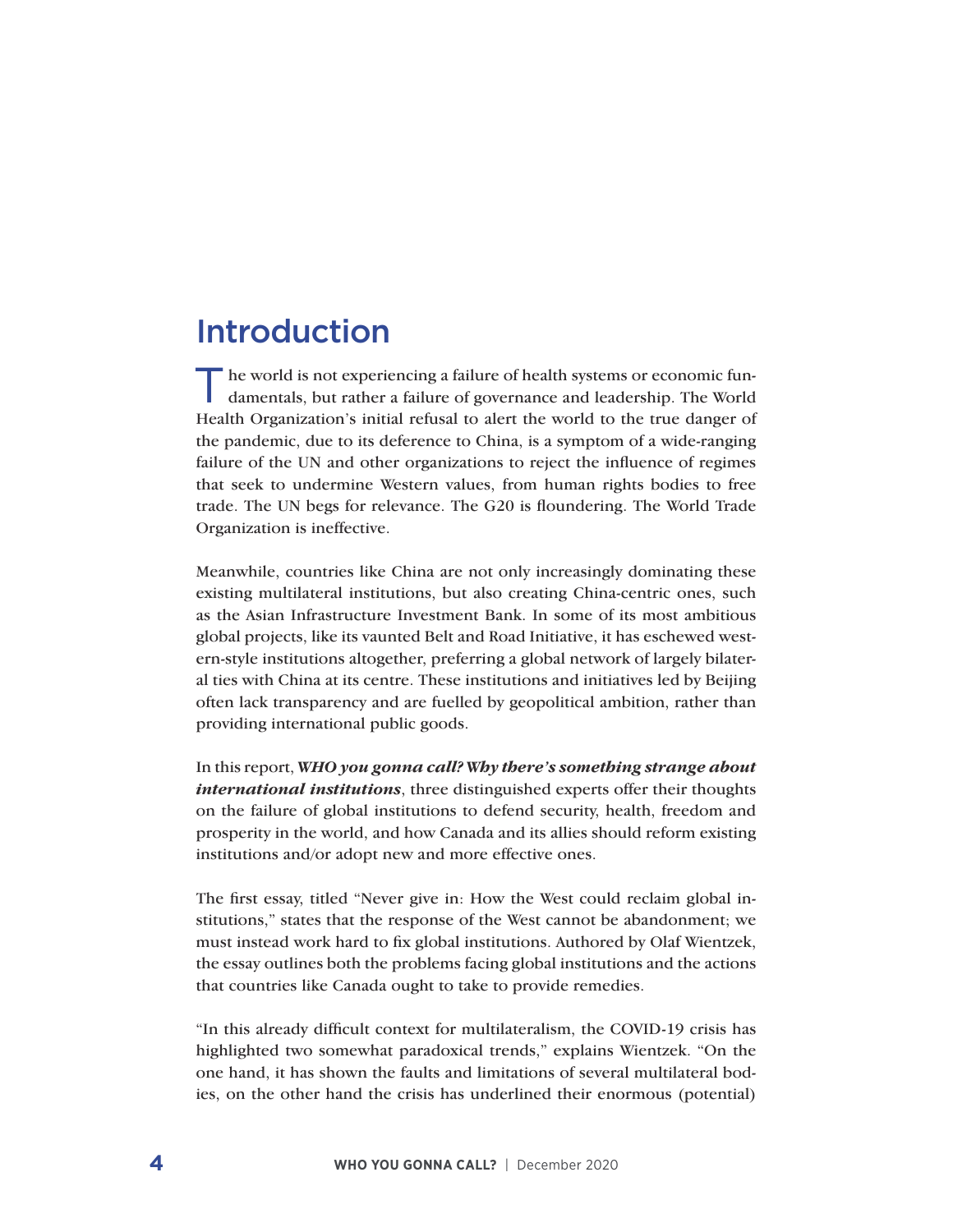#### importance."

According to Wientzek, global institutions like the WHO have largely been restricted by their member states in terms of how they can respond to problems like the COVID-19 pandemic. He notes that this is most clear with China's actions to restrict WHO access and block Taiwan's participation.

However, Wientzek highlights the need for greater Western involvement to solve these problems, not less. The Western retrenchment on the global stage, led by the US, has created a power vacuum that countries like China have readily exploited, thereby further eroding international institutions.

The second essay, titled "Expanding the toolkit: How minilateralism can help fill the void left by failing international institutions," breaks down the challenges facing multilateralism in the world today. As authors Balkan Devlen and Jonathan Berkshire Miller note, "The current global multilateral institutions are no longer sufficient in protecting the interests of liberal democratic states, such as Canada."

Among the key challenges that they identify include subversion by authoritarian actors like Russia and China, an inward-facing superpower in the United States, a general dysfunction among institutions that the COVID-19 pandemic has only accelerated, and lastly, a growing emphasis – especially by countries like Canada – on multilateralism as an end of itself.

As part of an overall rethink on multilateralism, Devlen and Miller recommend a layered and nuanced approach to international institutions – one that embraces a more targeted and focused form of *minilateralism*.

"A minilateralist approach argues that we should focus on developing a more limited set of international organizations that are not universal in their membership," write Devlen and Miller. "[W]e have to focus our attention and energies to working with like-minded states and allies, rather than trying to accommodate and engage those states that do not share our values or interests."

Both essays were first published as individual commentaries. But, for ease of reference, we have collected them here in this report. The Macdonald-Laurier Institute would also like to thank its partner in this project, the Konrad Adenauer Foundation, for their generous support.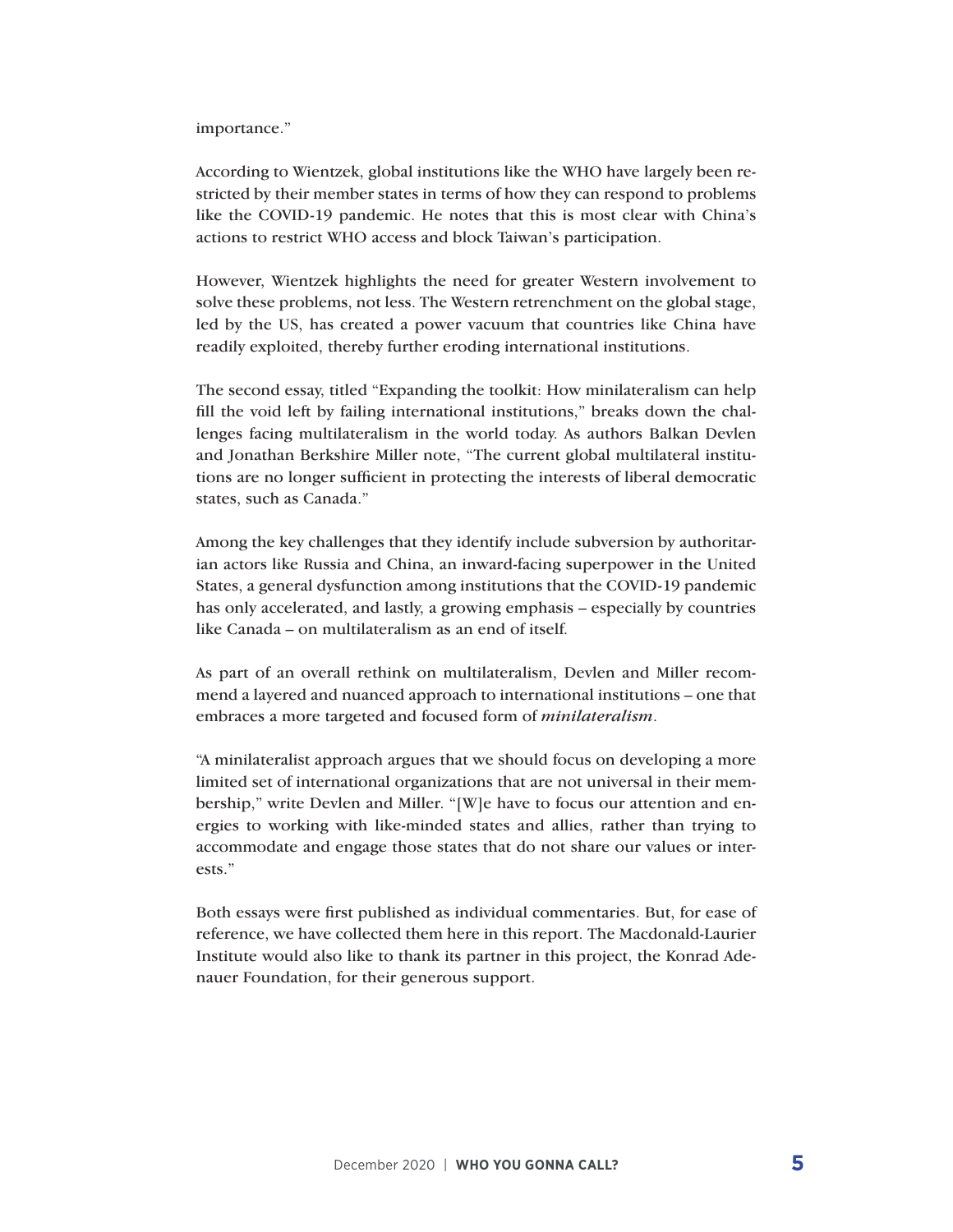# Never give in: How the West could reclaim global institutions

Olaf Wientzek

the solemn celebratory declarations at the occasion of the 75th anniversary of the UN may suggest otherwise but multilateral organizations have probably seen better days. Aside from the traditional problems – lacking efficiency, overblown bureaucracy, failure to impact bigger autocratic states – multilateral organizations are increasingly blocked due to fundamental disagreements among their membership.

In this already difficult context for multilateralism, the COVID-19 crisis has highlighted two somewhat paradoxical trends: On the one hand, it has shown the faults and limitations of several multilateral bodies, on the other hand the crisis has underlined their enormous (potential) importance. Much has been said and written about the World Health Organization (WHO) and its failure to openly address China's mistakes, particularly during the first weeks of the COVID-19 crisis. However, this can at least partly be attributed to the WHO's limited mandate, resources and its utter dependance on the goodwill of particularly large member states. The WHO's often unfortunate interaction with Taiwan – a country which is probably one of the few successful examples in dealing with the crisis – has been another reminder of the limited political room of maneuver the organization has in an increasingly toxic geopolitical environment. Bearing all these limitations in mind, the WHO has proven to play a key role in the crisis by providing fact-based recommendations, advising many member states, providing material support and both initiating and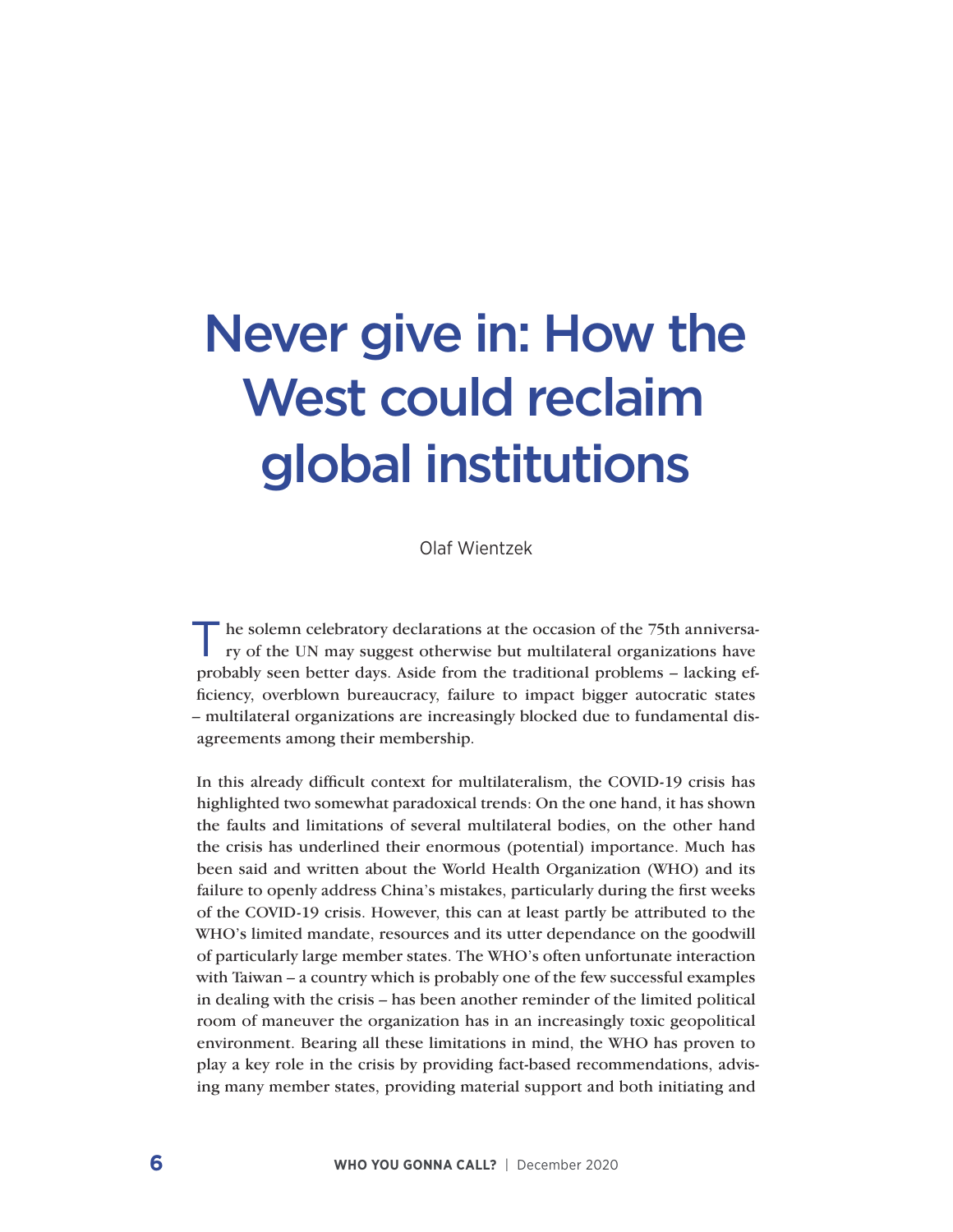coordinating efforts for research, development and efforts to ensure an equitable distribution of a vaccine.

Similarly, the World Trade Organization (WTO) has proven – despite the current crisis of its dispute settlement and its negotiation function – to be an important platform to reveal hidden protectionist measures by its members and to resist against a spiral of protectionism. Other UN bodies, such as the International Labour Organization, the UN Refugee Agency (UNHCR), the International Organization for Migration (IOM), or the UN Office for the Coordination of Humanitarian Affairs have provided important guidance on how to respond to various pandemic-related challenges in their respective fields of expertise or by providing concrete material assistance. However, many of their initiatives, recommendations and calls have received limited or no resonance among the member states.

#### **Autocratic takeover of multilateral organizations?**

Another trend highlighted by the crisis is that multilateralism is not politically neutral. In principle, multilateralism describes nothing more than a modus operandi and not the norms or values by which it is or should be driven (Maull 2020). While "multilateralism" is in vogue in the public discourse, different states associate very different norms and functions with it. For countries like Canada, the US or Germany, the term is strongly linked to values such as individual dignity and freedom, democracy, transparency and the rule of law, but this is different for authoritarian regimes. These past years one can observe an increasing assertiveness among autocratic actors – in their attempt to not only strongly engage in multilateral fora but also to try to shape the discourse in multilateral institutions.

Clearly, this can be seen in the context of the UN Human Rights Council, where China, Russia, Venezuela, Cuba, Eritrea and other countries regularly block or try to block resolutions criticizing human rights deficits not only in their own territory but also in fellow authoritarian regimes. With (often successful) resolutions on "mutually beneficial cooperation,"<sup>1</sup> they argue for a "dog don't eat dog" approach among states when it comes to their human rights record. At the same time these resolution attempt to change the interpretation of human rights, away from individual towards collective rights – thus increasingly undermining the so far prevalent liberal-democratic definition. The strong support China receives on Xinjiang or Hong Kong by other autocratic and semi-autocratic regimes demonstrates that a defensive "Autocratic International" is ready to shield China from public opprobrium in multilateral fora. China gladly returns the favour when countries such as Saudi-Arabia, Venezuela, Eritrea or the Philippines are in the spotlight.

In particular, China's influence in multilateral Geneva has increased substantially these past years. China verbally embraces multilateralism and likes to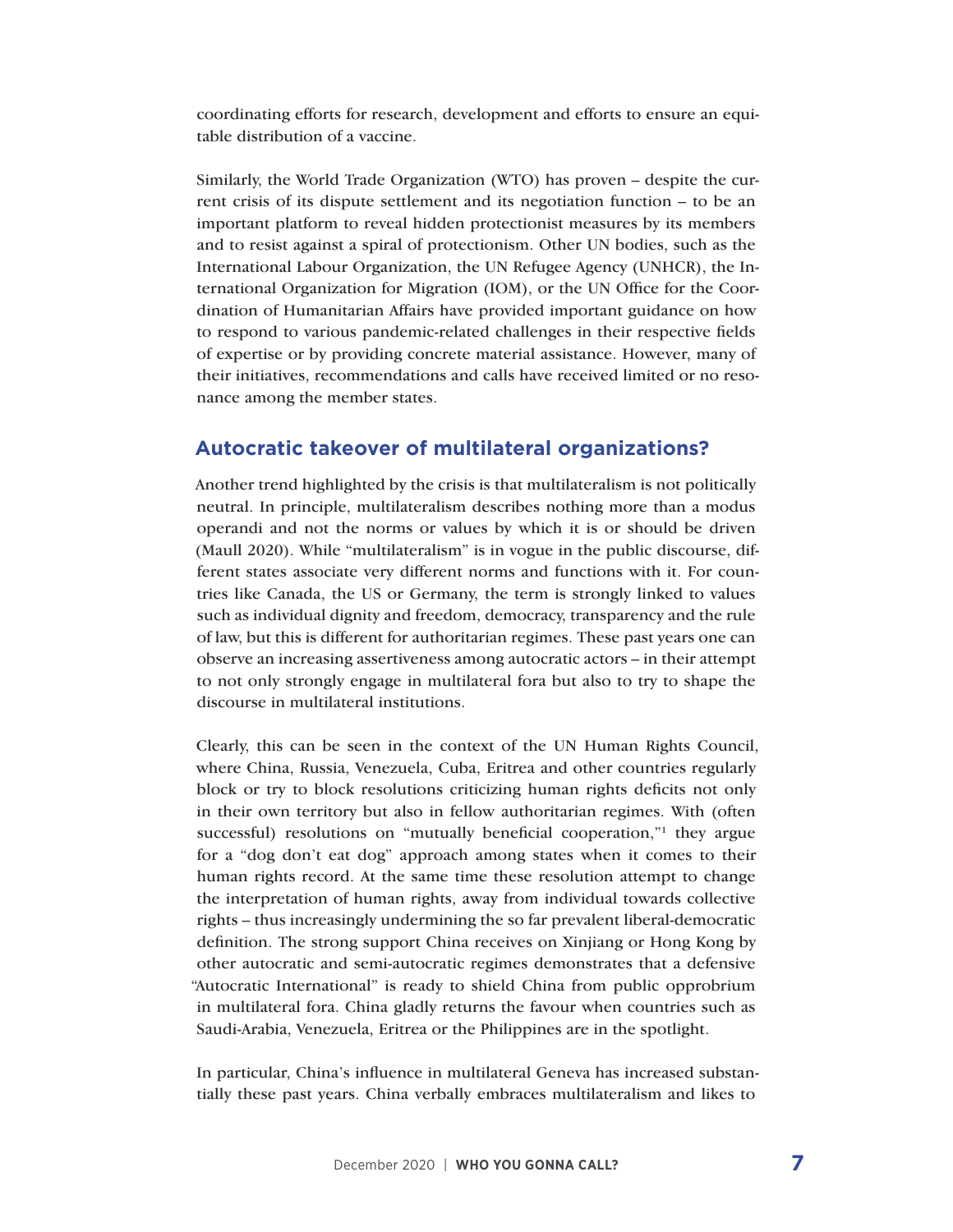style itself as benevolent provider of global solutions. In reality, however, China's support of multilateralism is a selective one: China often exercises strong conditionality and leverages economic and political influence. Expectations of China being "socialized" following its inclusion to the WTO have not been fulfilled. Rather, it has demonstrated that the organization's rules were not ready to address certain malpractices in the country. In other organizations, one can even witness reverse socialization (i.e., China and other autocratic players pushing norms and narratives).

China's engagement is particularly strong in organizations responsible for setting technical norms and standards such as the International Telecommunication Union, the International Organization for Standardization and the International Road Transport Union. These bodies receive little public attention, but are of crucial importance in the establishment of global standards in (digital and physical) infrastructure and communication. In effect, these organizations set the course for the economy of the future. This is accompanied by strategic personnel policy: China currently heads four out of 15 DG (director general) posts in UN specialized agencies and conducts a proactive personnel policy in mid-level and junior levels.

In addition, multilateral fora are used to accumulate international reputation and public international affirmation for one's policies. The repeated exclusion of Taiwan from the World Health Assembly (WHA) is one example. The speech by Xi Jinping (2020) during the most recent WHA is another one: The Chinese president portrayed his country as a benevolent partner in the fight against the COVID-19 pandemic and offered solidarity to particularly vulnerable countries.<sup>2</sup> Similarly, Pakistan or Turkey attempted to use the Global Refugee Forum 2019 in Geneva as a platform to acquire international acknowledgement for their engagement in accepting refugees while at the same time lashing out against international opponents. Finally, international fora are eagerly used by authoritarian regimes to publicly shame countries belonging to the global West on their (sometimes alleged, sometimes exaggerated mistakes.

#### **The West punching below its weight**

The West has to rise to this challenge. The US retreat from the UN Human Rights Council has made the fight against the "alternative human rights narrative" more difficult; numerous observers confirm that this step has further emboldened China in its assertiveness. A similar effect could be the consequence of a retreat from the WHO if this step, which was initiated by the Trump administration in July 2020, is indeed followed through. The fact that the US president refused to intervene at the above-mentioned World Health Assembly gave the Chinese president an even more prominent role.

Admittedly, the US position is more complex than its frequent public depic-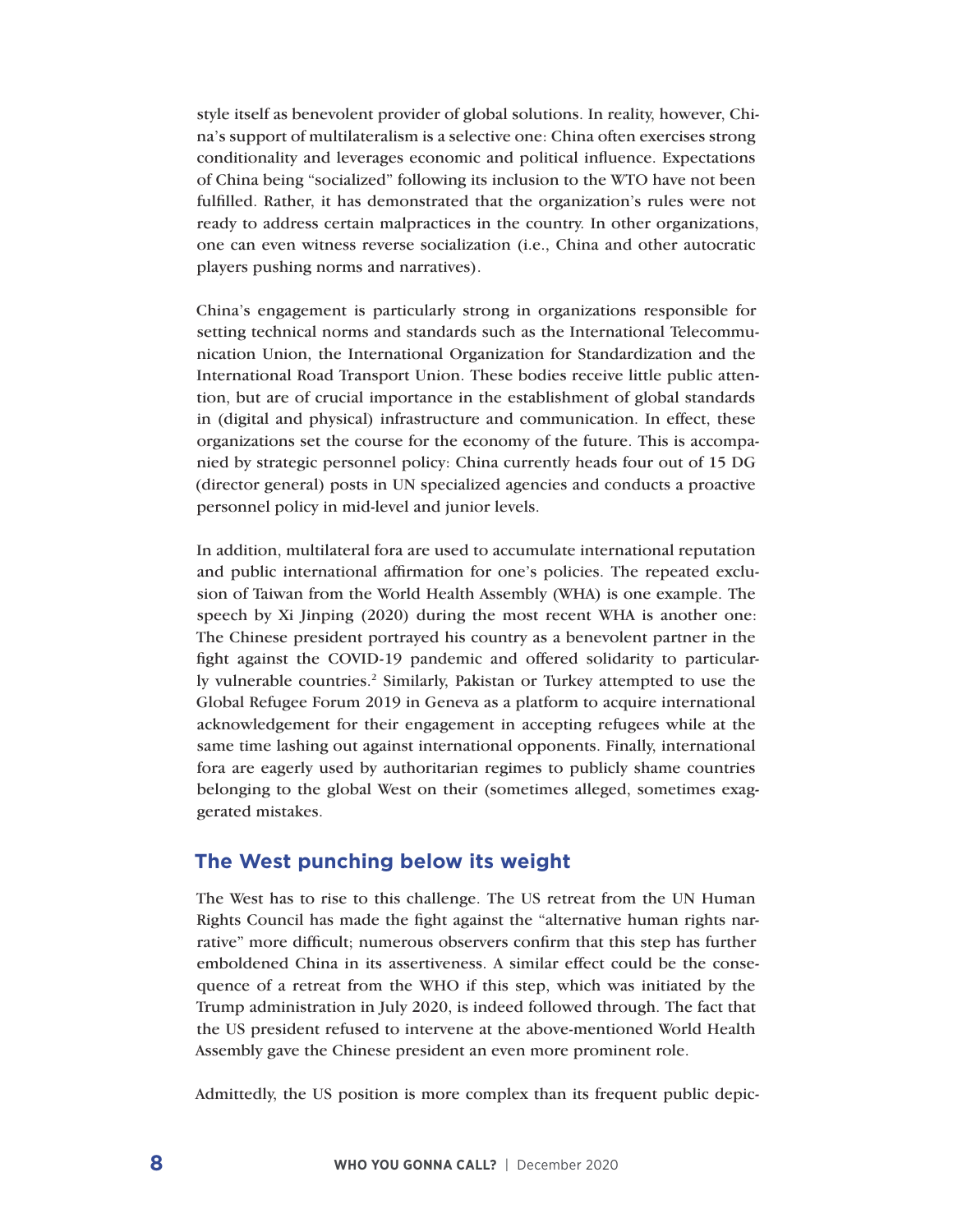tion that has focused on its retreat from some organizations and bodies (UN Human Rights Council, WHO) or their blockage (WTO). For instance, the US continues to play a key role both as an agenda-setter as well as a financier in other organizations (IOM, UNHCR). Nonetheless, its clout has suffered not least in the context of the COVID-19 crisis during which Washington has so far not provided global leadership. Even more so, America's soft power credibility has suffered due to the absence of US leadership in responding to the COVID crisis.3

The EU demonstrated a mixed picture: Internal coordination efforts take a long time which sometimes leads to a frustration of non-EU allies. In other organizations the EU finds itself between a rock and a hard place. On the issue of WTO reform, many EU member states share at least some of the US's concerns, however they refrain from the radical approach of the US administration. In several cases, the Western camp has either been divided or failed to gather a sufficient number of allies on time. But even when like-minded liberal-democratic countries stand together, this will often not be enough to form a majority.

Despite these developments (or rather because of them), retreat from global, multilateral organizations cannot be an option. Like it or not, most countries view these organizations as legitimate and without alternative. The fact that the US has decided to leave the UN Human Rights Council has not been followed by subsequent withdrawals of major players. The same is to be expected if the US maintains its initiated withdrawal from the WHO. The organization will continue to work but without an important player from the West. Disengagement is therefore no option.

Instead, countries that support liberal democracy and a rules-based international order should attempt to counter these developments with four strategies:

#### *1. Closing the leadership gap in the West*

One key challenge will be to close the vacuum caused by the retreat of the United States from some multilateral organizations – at least to a certain extent. At the same time, other liberal-democratic countries have only partly managed to fill the void left by the US. The EU has taken its time, but eventually it played a key role in some of the key COVID-19 crisis response mechanisms such as the ACT (Access to COVID-19 Tools) Accelerator and in the financial support of the WHO and the COVAX facility. In the framework of the WTO, mid-sized democracies, such as Canada, Switzerland, Australia and the Republic of Korea as well as some of the Latin American countries, have pushed against increasing protectionism. The promising efforts shown during the crisis are not sufficient, however. In organizations such as the WHO, the WTO and the Human Rights Council, quicker coordination among liberal democracies and more engagement are crucial.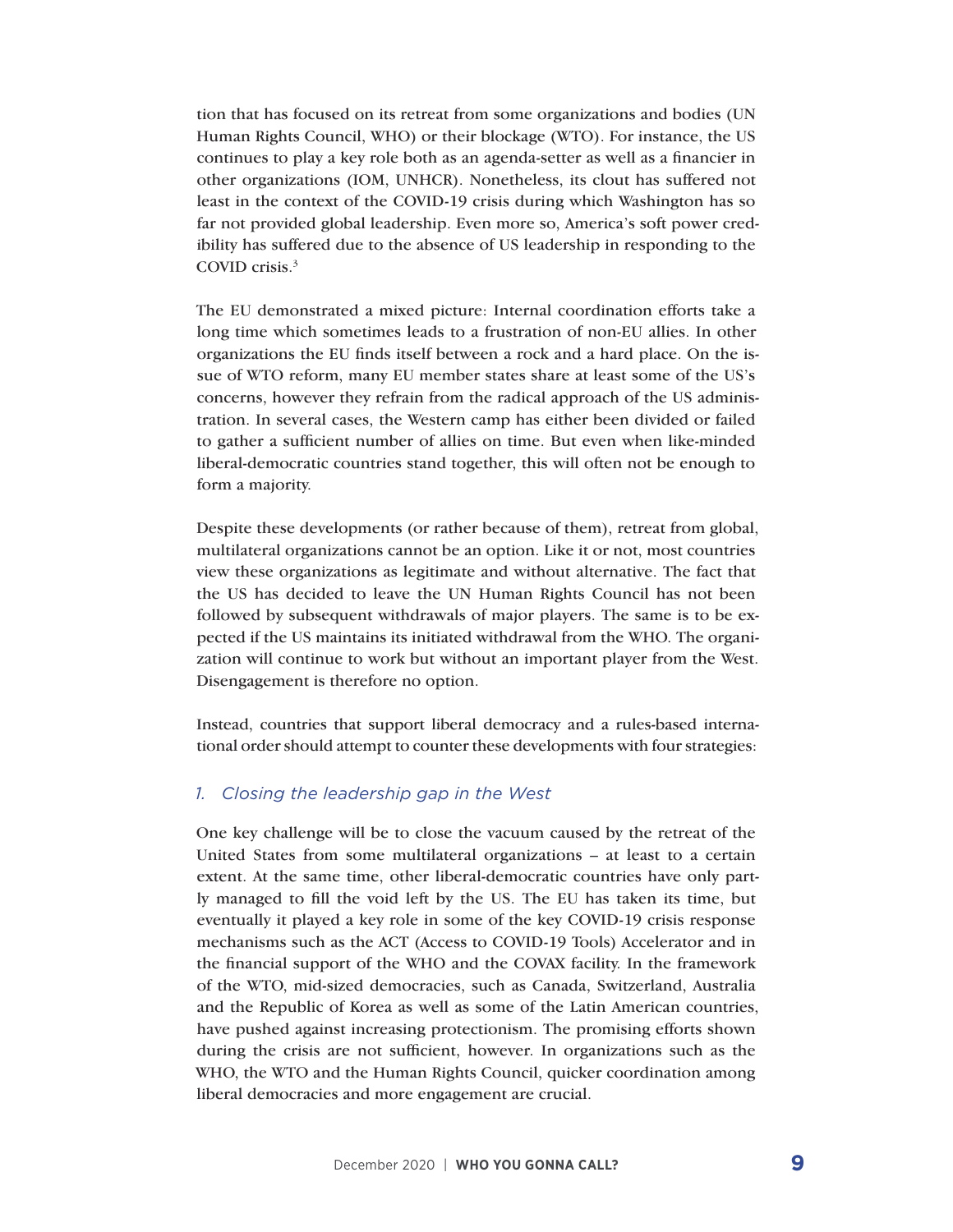This also means increasing financial contributions in order to reduce the gap left by US disengagement. It is likely that many countries will reduce their financial contributions due to the expected budget crunch at home. Some of these organizations are already struggling with regard to both finances and personnel and therefore will find it even more difficult to fulfill their tasks. China as well as some of the Gulf countries have indicated their willingness to step in, at least to a certain extent. Such a shift in financing for global fora and global initiatives could lead to a fundamental shift in influence in these organizations. If past experiences are any indication, additional support particularly from authoritarian countries often comes with a very heavy price-tag, be it in policy-terms or personnel-wise.

Given the multitude of international fora, it is hardly possible for any single Western country – aside from the US – to follow all debates and decisions. This is particularly true in more technical standard-setting organizations. Therefore, it will be crucial to adopt a strategy of division of labour among Western countries that have a similar understanding of standards, data protection and privacy. One precondition for the success of such coordination efforts would be preliminary compromise among Western countries on these issues. Standards on data protection and privacy may vary on both sides of the Atlantic but they remain closer to each other than the ideas of authoritarian players. Once common positions are established, they will carry considerable weight on a global level. Global rules on crucial issues such as e-commerce are then more likely to conform to such a joint position.

#### *2. Forge alliances – while leaving an open door to Washington*

Success in multilateral organizations depends on the ability to forge alliances. Neither the EU, nor Canada and their like-minded countries alone are enough to ensure a critical mass in many organizations. Success will thus depend on the ability to form sufficiently large alliances beyond the "converted." This will in a first step require a coordination of those like-minded such as the EU, Canada, Iceland, Norway, Ukraine, the Republic of Korea, Japan, Australia, New Zealand and the United Kingdom.

Beyond these "usual suspects," further allies are necessary. On many questions, particularly in the area of human rights, most of the Latin American countries (aside from deeply authoritarian states such as Venezuela or Cuba) tend to have similar positions. Other allies can be identified among democracies or at least hybrid regimes in North Africa, Sub-Saharan Africa, the Middle East, and key players in Southeast Asia. All over the world, there are potential allies who share a similar perspective on a liberal world order, or at least share a few essential interests on specific issues. Many of these countries have little interest in global legal and technical standards being set by China, or by a China-led alliance in the future.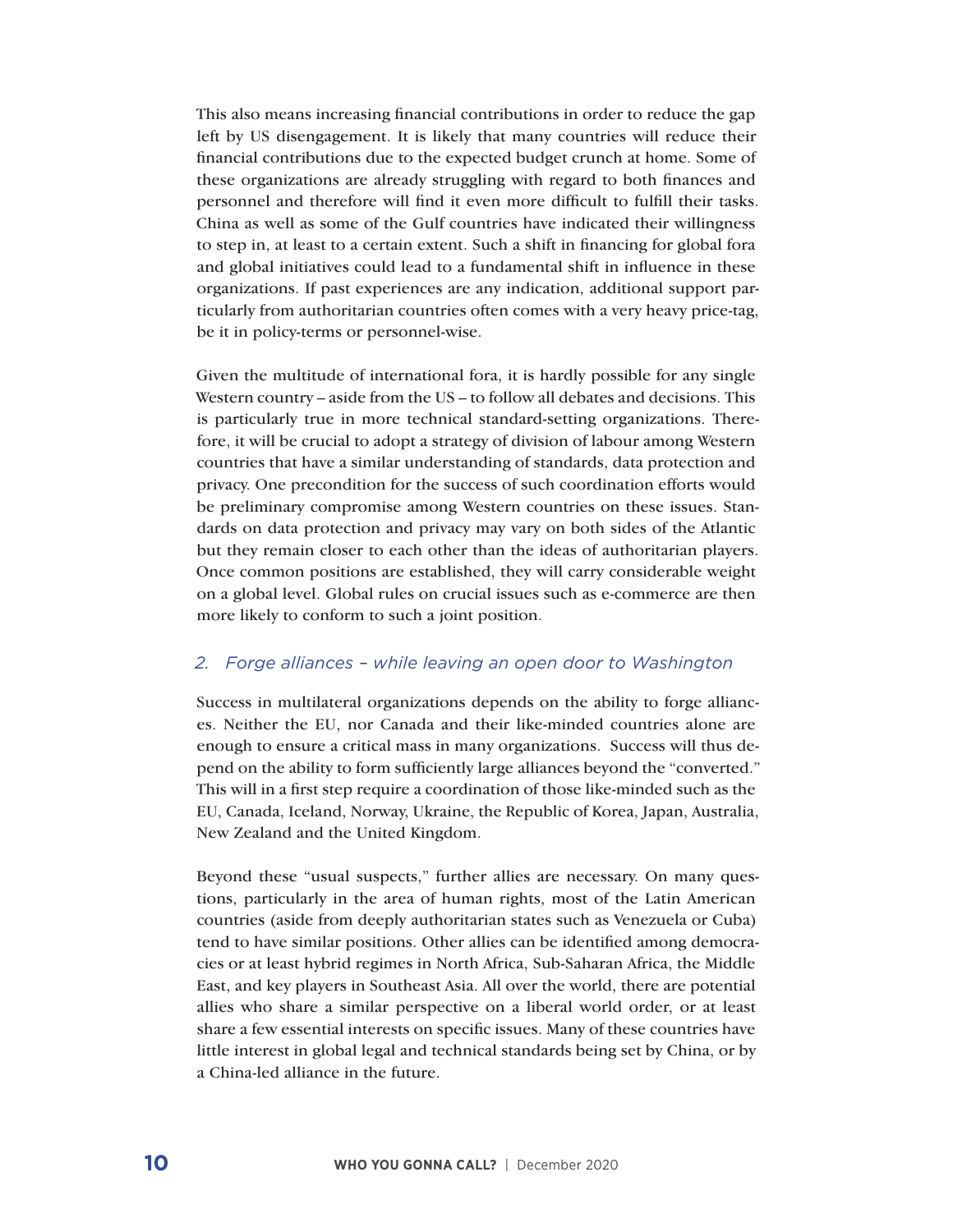In many Geneva-based organizations, the African Group is of key importance – quite often it demonstrates strong internal cohesion and plays a pivotal role in disputed dossiers. Alliances do not come without cost and will make it necessary to engage in quid pro quos on personnel questions but also on policy questions. Canada, the EU and other Western countries should identify issues that may not be of crucial importance for themselves, but are pivotal for potential partners.

Aside from issue-related alliances, it would be crucial to build a more sustainable network of like-minded countries that not only supports multilateralism as such, but also subscribes to a rules- and value-based multilateralism. A recent initiative, such as the Franco-German initiative "Alliance for Multilateralism," could potentially be made into such an instrument.

At the same time, it will remain crucial to get the US on board whenever possible. On any issue and in any organization, the US still carries considerable weight and a united West has a better chance to make a difference. One recent example was the race for succession for the position of the Director General at the World Intellectual Property Organization (WIPO). The successful prevention of a Chinese success in that race was largely due to strong US engagement on that matter and the timely organization of a broad alliance. The West is still able to organize majorities if it presents a united front early-on in the process.

#### *3. Pushing back against "alternative multilateralism"*

Narratives matter. It is therefore crucial that the West actively contradicts any attempt to redefine multilateralism and the values as they were originally understood. This is particularly important in the UN Human Rights Council. The fight about texts of resolutions may be tedious and appear trivial. However, if the West does not actively counter these attempts, a different consensus over human rights may become established. The West has not insisted enough on this question in the past. This made it easy for authoritarian regimes to undermine the values and principles upon which these organizations are based. Much of it has been made possible through financial incentives or political pressure, but also by the fact that the West has not emphasized the normative argumentation enough.

If definitions of such concepts as human rights and sovereignty change, this will erode what is globally defined as appropriate, legitimate and acceptable. Defenders of Western values should have resisted problematic shifts in discourse earlier and more vigorously. In order to reassert the principles and values of the liberal world order – human dignity, individualism, freedom, democracy, rule of law, social market economy – like-minded countries will have to call out misbehaviour more courageously.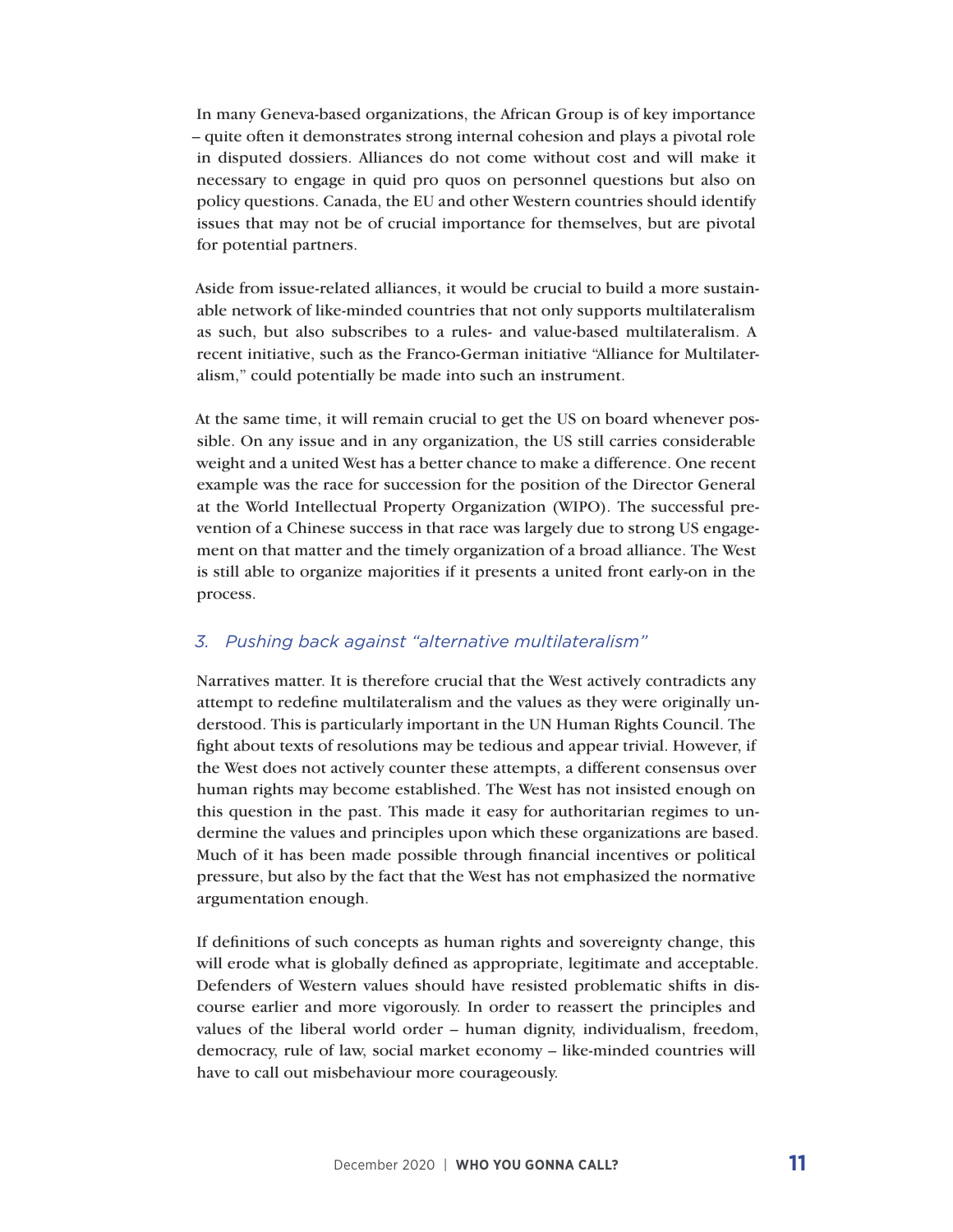While there may be no chance to gather the necessary votes in the Human Rights Council for an ambitious resolution directed at the larger authoritarian countries, statements can still be valuable instruments of public shaming. The UK-initiated statements on Xinjiang and Hong Kong have been an encouraging example. The fact that China organized two counter-statements via two of its proxies (Cuba and Belarus) demonstrates that public opprobrium remains an important instrument.<sup>4</sup> Even autocracies want to avoid public shaming in international fora due to non-compliance with norms. If the very understanding of norms changes on a global scale, this instrument will lose its effectiveness.

#### *4. 'Tough love' towards multilateral organizations – develop a common reform agenda*

The West needs (functioning) multilateral organizations. First, they can potentially play an important role as norm promoters. Second, on many issues such as climate change but also trade and global health, dialogue with all sides – including China – remains without alternative. Third, due to the strong economic interdependence, the costs of complete "decoupling" from China would be too high. Thus, Western countries will continue to need a global platform to interact. Despite all its dysfunctionalities, an organization such as the WTO has demonstrated its added value during the crisis.

The West therefore should not retreat from multilateral organizations but rather strengthen them and resist their takeover by authoritarian countries. However. this support should come with a price-tag – specifically, the demand for fundamental reform. This is true also for the WHO and the WTO. In most organizations liberal democracies still provide the majority of funding. If like-minded countries coordinate their reform ideas and efforts, the likelihood for meaningful reform increases. For this, the West needs to at least attempt to include the US's concerns. Strong public support for multilateral organizations does not exclude a strong push for reforms.

Such reforms should strengthen the mandate of these organizations in order to make them less dependent on the goodwill of member states, to allow them to speak out when necessary towards democracies and autocracies alike. After all, one of the main reasons for the WHO's silence towards China was its complete dependence on goodwill from Beijing to acquire the necessary information. Strengthening its mandate, its oversight and its financial basis will make it a bit less dependent on the whims and pressure of bigger players.

#### **Conclusion**

Given that multilateral organizations are (and for the time being will remain) largely member-state driven, they will to a certain extent mirror the global political situation. If authoritarianism is on the rise globally, it should not be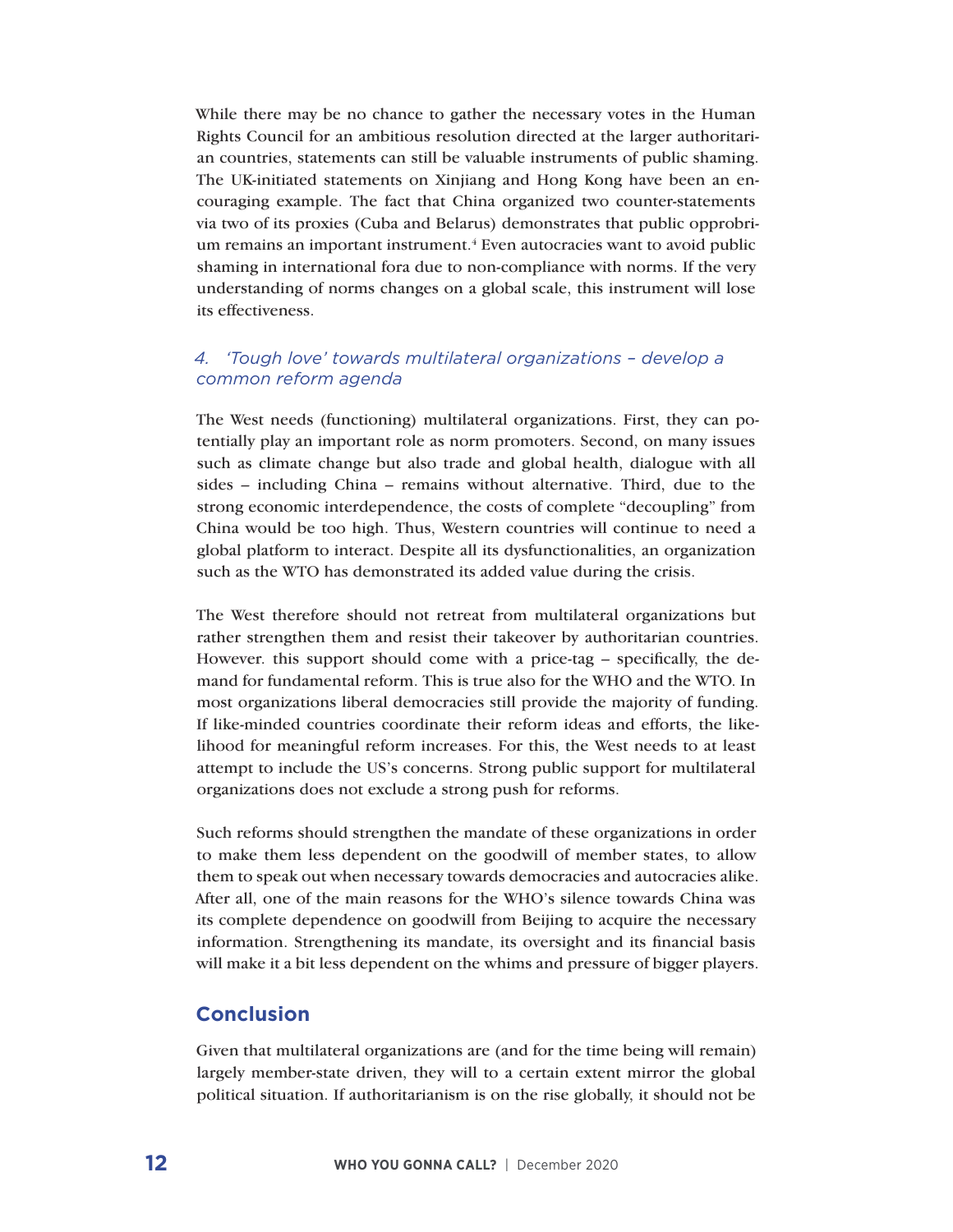a surprise that multilateral organizations do not always reflect the norms and values in the spirit of which they were created. It is therefore crucial for the West to actively engage in these organizations and to contain the undermining of their underlying norms and values.

> **Olaf Wientzek** *has been the director of the Geneva Office of the Konrad-Adenauer-Stiftung (KAS) since May 2019. His office closely follows the work of the various Geneva-based multilateral organizations and he is regularly requested as an expert on developments in Geneva by the media. Previously, he worked as EU expert for KAS in Brussels and Berlin.*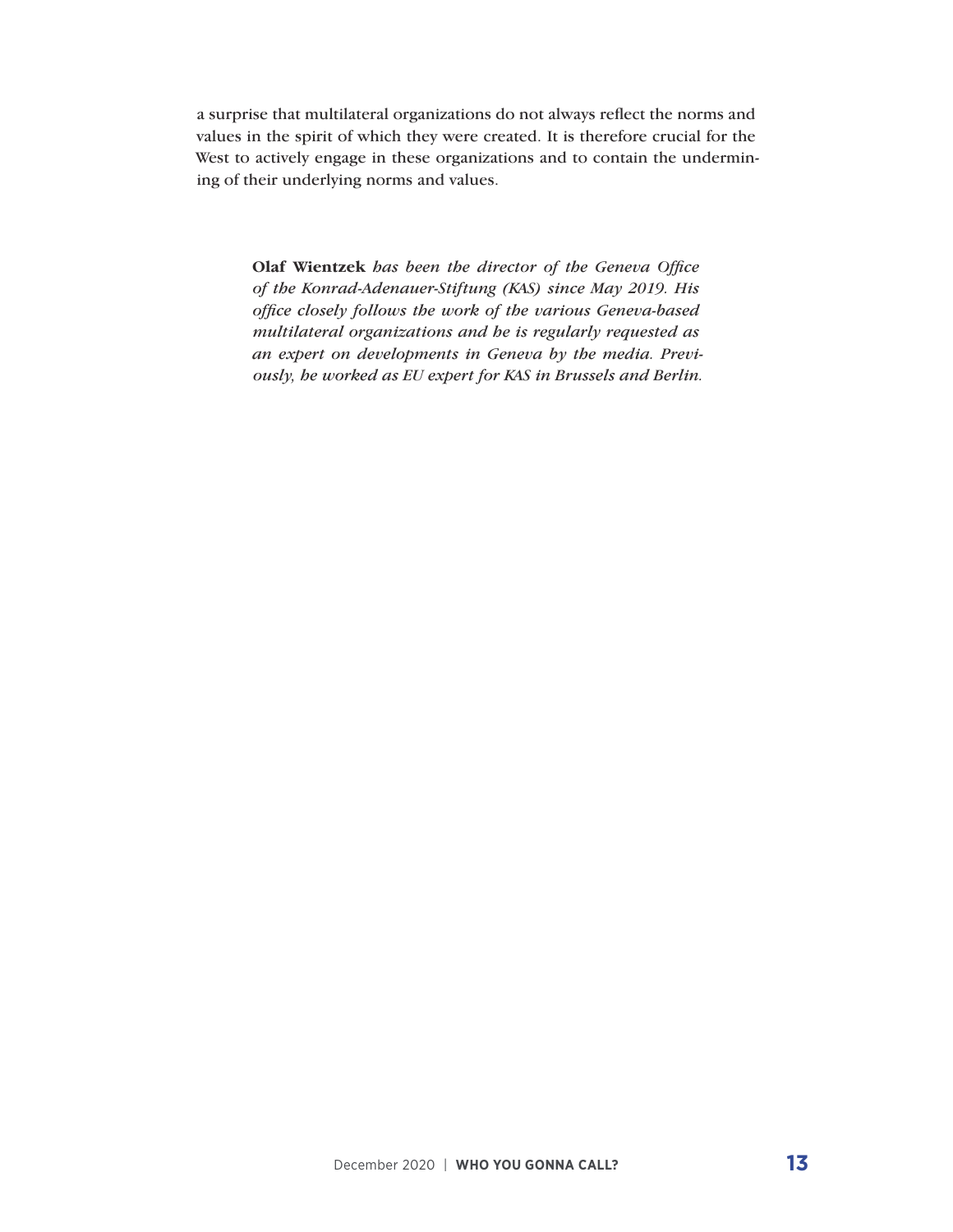# References

Maull, Hans W. 2020. "Multilateralism: Variants, Potential, Constraints and Conditions for Success." *SWP Comment*, 9 (March). Available at https://www. swp-berlin.org/fileadmin/contents/products/comments/2020C09\_multilateralism.pdf.

Xi, Jinping. 2020. Fighting COVID-19 Through Solidarity and Cooperation Building a Global Community of Health for All – Statement by H.E. Xi Jinping President of the People's Republic of China At Virtual Event of Opening of the 73rd World Health Assembly." May 18. Available at http://www.xinhuanet.com/ english/139067018\_15898049334241n.doc.

Xinhua. 2020. "Full text: Speech by President Xi Jinping at opening of 73rd World Health Assembly." Xinhua, May 18. Available at http://www.xinhuanet. com/english/2020-05/18/c\_139067018.htm.

# **Endnotes**

- 1 Resolution adopted at the 43rd session of the UN Human Rights Council on mutually beneficial cooperation in the field of human rights: https:// undocs.org/A/HRC/43/L.31/Rev.1, sponsored *inter alia* by China, Belarus, Russia, Syria, Cuba, Venezuela, Pakistan, Myanmar.
- 2 The full speech can be found at Xinhua (2020).
- 3 While the US had provided help to other countries by participating in the Global Humanitarian Response Plan, it has been absent from some of the key initiatives. For example, it did not play a leading role in the ACT Accelerator, an key instrument to promote research on a vaccine and distribution of medicine. As one of the few countries (another big one being Russia) it has not joined the COVAX facility which aims to promote equal access and distribution of a possible vaccine. On top of this, the Trump administration initiated the exit of the WHO, a step that was not imitated even by the countries most critical of the WHO.
- 4 An overview of countries that supported the UK's statement and those who supported the pro-Beijing counter-statements (KAS Map of the month 07/2020) can be found here: https://www.kas.de/en/web/multilateraler-dialog-genf/map-of-the-month/detail/-/content/criticism-and-support-for-china-in-the-human-rights-council.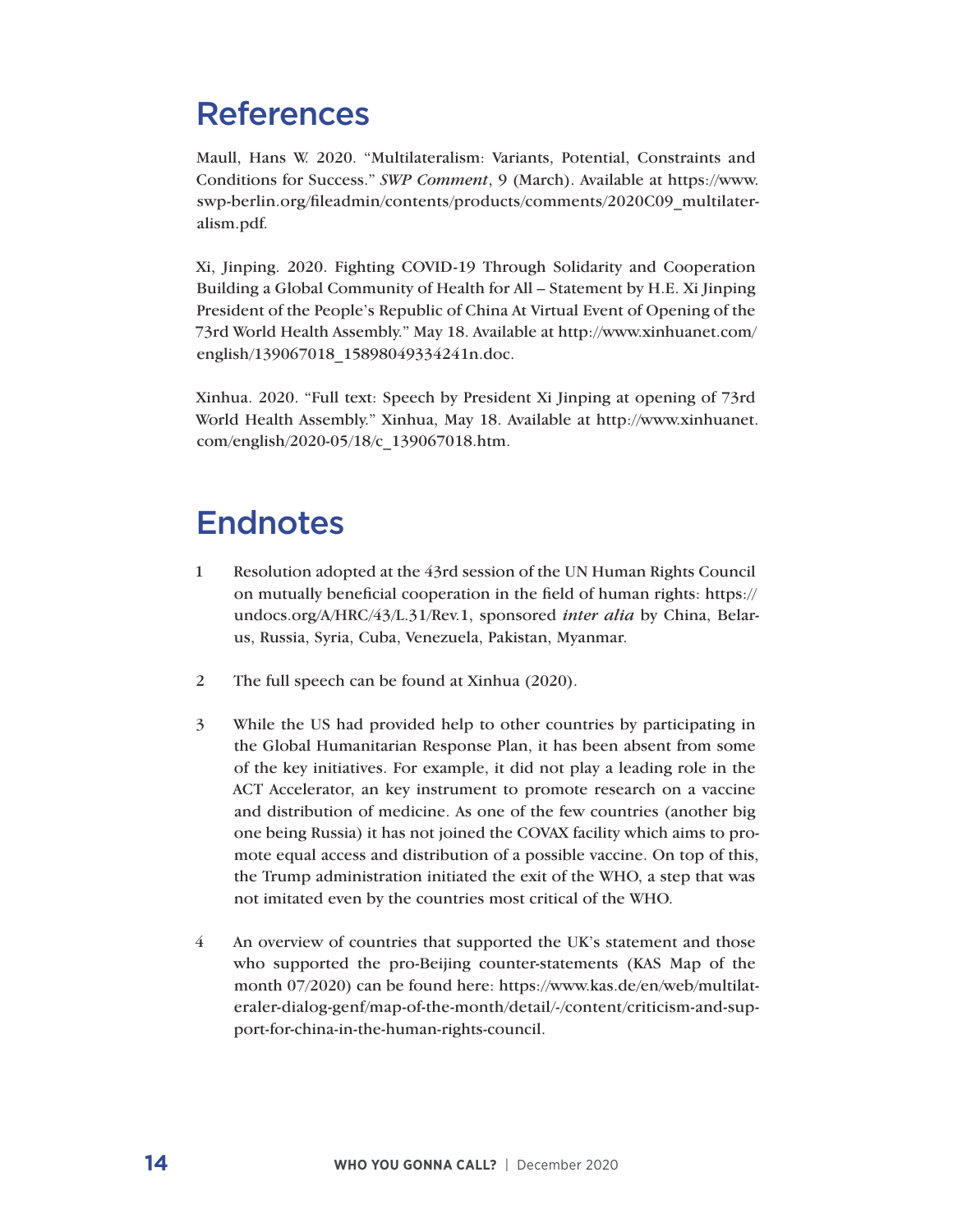# Expanding the toolkit: How minilateralism can help fill the void left by failing international institutions

Balkan Devlen and Jonathan Berkshire Miller

#### **Introduction**

G lobal multilateral institutions such as the United Nations (UN), the World Health Organization (WHO), and the World Trade Organization (WTO) are either paralysed, irrelevant, or have been exposed as dysfunctional in recent years. Climate change negotiations are going nowhere. The WTO is paralyzed. The head of WHO is more concerned about placating one of its largest members, China, than protecting global public health. The UN Human Rights Council is the epitome of this dysfunction with Iran, Venezuela, Cuba, and China as current or recent members – ironically as stewards of the international human rights agenda.

Authoritarian regimes like the People's Republic of China (PRC) are busy reshaping international institutions to serve their interests while the United States appears to be adrift and disenchanted with many of the international institutions it once helped to establish. The ongoing global pandemic makes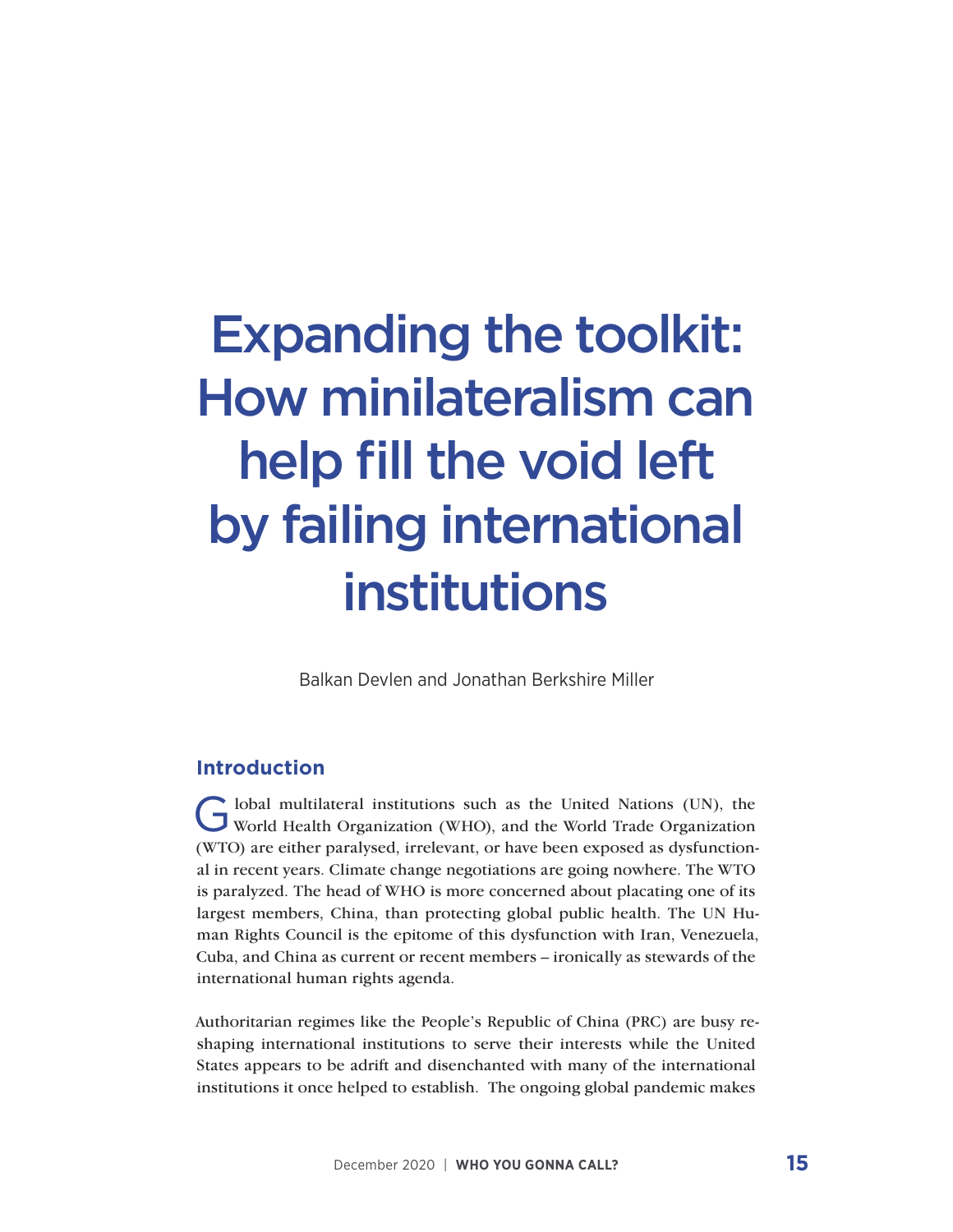these shortcomings of international institutions even more stark. If global multilateral institutions are failing to defend our security, freedom, wellbeing, and prosperity then what is to be done?

In this paper we argue that in addition to pushing back against this authoritarian subversion of international institutions and taking back control (Wientzek 2020), liberal democracies, the "Global West" if you will, need to rethink multilateralism. After briefly laying out four reasons why global multilateral institutions are in trouble today, we suggest a nuanced and layered strategy of minilateralism for Canada and other liberal democracies – one that should be pursued in tandem with the efforts to save global institutions. We conclude with a brief discussion of three examples of what such a minilateralism could look like: formalizing a "community of democracies" by expanding the G7 into a D10 or even D20, institutionalizing cooperation between like-minded states in the Indo-Pacific, and revitalizing the transatlantic alliance with a renewed focus on the political dimension of NATO.

#### **What is wrong with multilateralism today?**

What is wrong with multilateralism today? When we look at the international system, we can identify the following issues why we need to rethink multilateralism.

First is the subversion of international organizations by authoritarian states to serve their own interests. Principal examples of this are Russia and China, but there are other examples of this manipulation from less powerful actors such as Iran and Pakistan. In the past decade especially, these states used their influence in international organizations such as the UN to undermine the rules-based international order and suppress dissent against their international policies. Their primary concern, as Balkan Devlen argued elsewhere (Devlen 2020), is the protection of their authoritarian regimes at home and they do perceive the rules-based international order as a threat to their rule.

They use several methods to subvert these multilateral organizations (Wientzek 2020). For instance, China uses a targeted personnel policy to place key figures at the helm of many international organizations that are then beholden to the Chinese Communist Party (CCP).The starkest example of China's influence over the fate of these international bureaucrats is perhaps the disappearance of the head of the Interpol, Meng Hongwei in 2018 after a visit to China (BBC News 2020). The fact that the head of a major international organization can be made to disappear and only to resurface after a "resignation in absentia" and put on trial for corruption without any country objecting to this treatment is a staggering example of the sway the CCP holds over the Chinese nationals heading multilateral organizations. This is something that is not thinkable in liberal democratic countries. It also raises the question as to what extent those who were put in place by China can act independently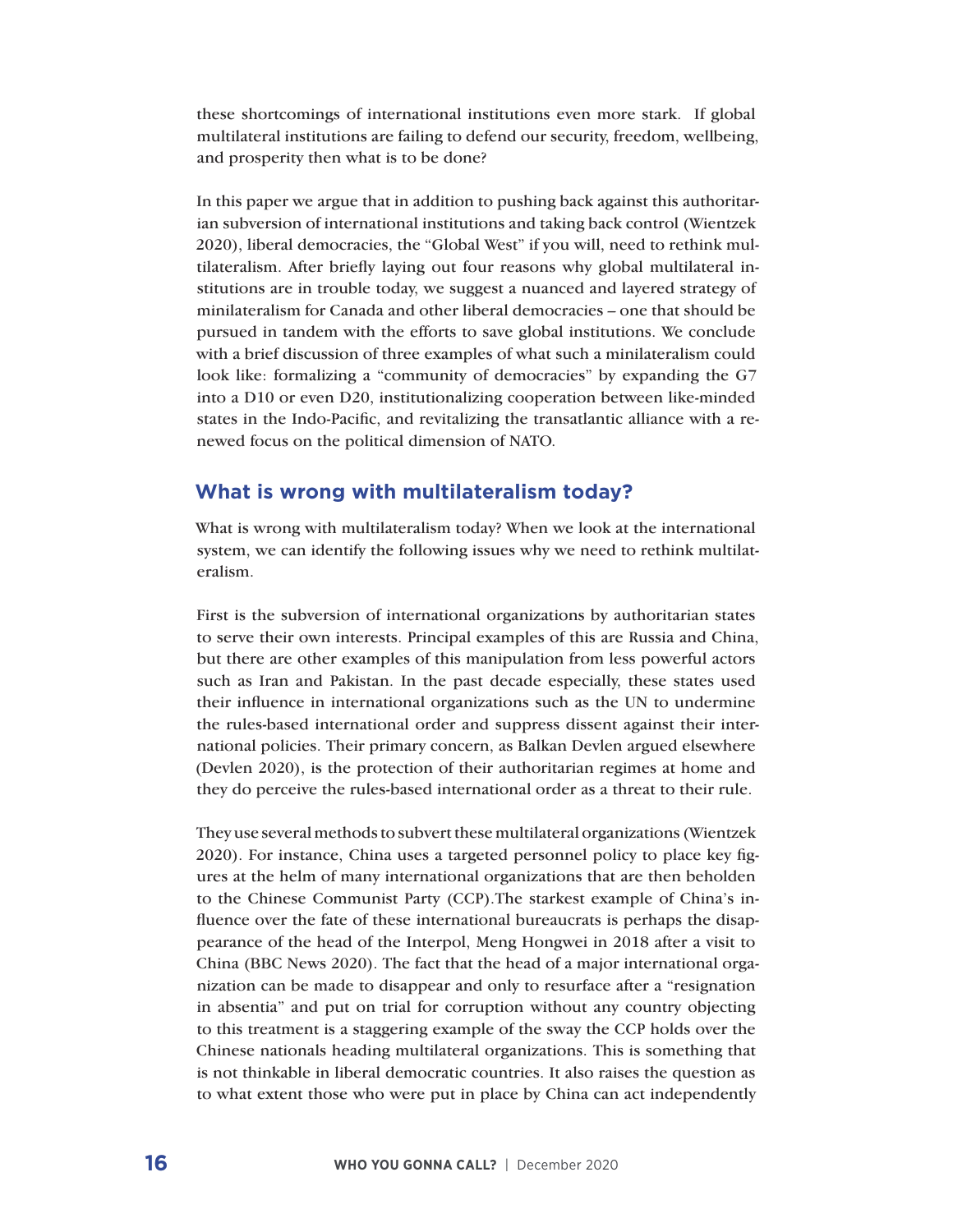from the CCP regime.

Another example is the use of multilateral organizations by China to punish those who oppose the CCP, such as Taiwan, even if that means undermining the safety and security of the international community. China's insistence to exclude Taiwan from International Civil Aviation Organization (ICAO), for example, or the WHO during the COVID-19 pandemic are only the most recent and egregious examples of such behavior (Cole 2020; Chen and Cohen 2020; Laliberté 2020).

The UN Human Rights Council is another stark example, whose members in the recent years included the worst human rights abusers, such as China, Cuba, Iran, Venezuela, etc. Their presence in the Council made a mockery of the whole international human rights regime as these countries repeatedly blocked declarations and policies criticizing the human rights abuses of their fellow authoritarian regimes.

*Authoritarian regimes, particularly China, use their heft and power in global multilateral institutions.*

In short, authoritarian regimes, particularly China, use their heft and power in global multilateral institutions, such as the UN, to stifle dissent and objection to their policies, punish those who stand up to them, and to rewrite "the very principles that have underpinned the global body since its creation following the turmoil of World War II" (Cole 2020). This hollowing out of global multilateral organizations undermines the safety and prosperity of not only the West but also democratic countries worldwide.

The second challenge to global multilateralism today is an increasingly inward-looking United States that is less willing to take a leadership role in the maintenance of the rules-based international order. Although the policies under the tenure of President Donald Trump were perhaps the clearest examples of this inward-looking trend, it is unlikely that the incoming administration of President-elect Joe Biden will radically "bring back" the United States into the international stage as it was in the 1990s. This is a response to an American public that is skeptical about the American global leadership as exemplified by the "America First'' rhetoric of President Trump and the populist wave that brought him to power in 2016. A Gallup poll in 2019 found that only 23 percent of the American public think the US should play a leading role in the world for instance.<sup>1</sup>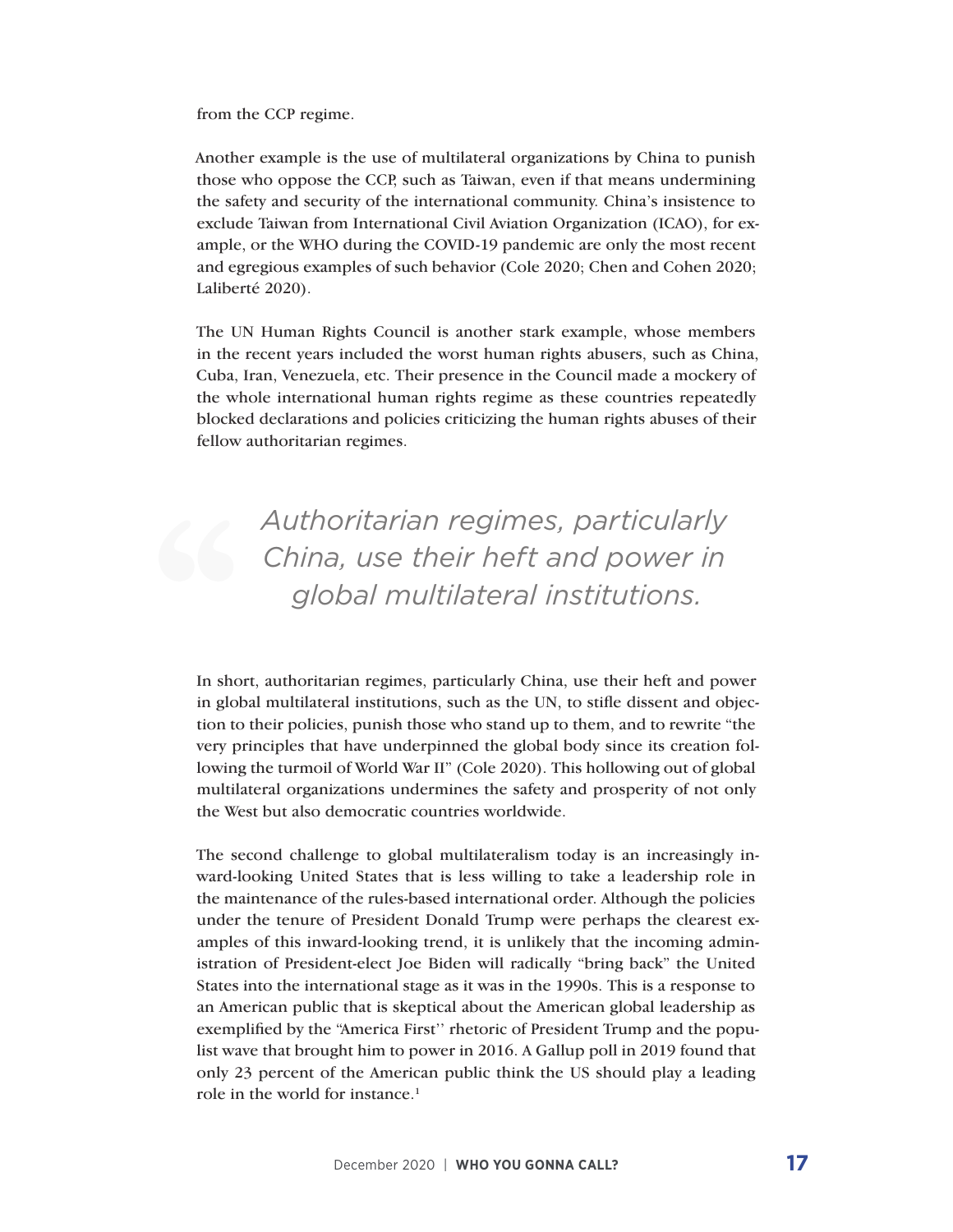There will be an increasing pressure on the incoming Biden administration to focus rebuilding at home rather than leading abroad, especially in the aftermath of a highly polarized election and a devastating pandemic. The trend in the United States of gradually withdrawing from a leadership role in the world and turning inwards with a focus on domestic social and economic policy, which had started under President Obama, will likely continue under the Biden administration.

Indeed, there is a leadership gap in the global multilateral institutions which is unlikely to be filled by a major liberal democratic state in the near future, a gap that is left by an increasingly inward-looking United States. In other words, without the US hegemony that had maintained global public goods and the rules-based international order since the end of the Second World War, it is unlikely that any of the remaining democratic powers will by themselves confront authoritarian states, such as China and Russia, that are trying to reshape the international order to their liking. This requires a concerted effort among the democratic states to compensate for the leadership deficit left by the US, as discussed below.

Third, the COVID-19 crisis further reveals the dysfunction of many international organizations, such as WHO and ICAO stemming from the first two reasons highlighted above – namely, the authoritarian subversion of existing international organizations, as well as the abdication of leadership by the United States. In the case of the WHO, for example, their dismal record in dealing with the pandemic and deference to the CCP have undermined the trust of these institutions globally. The patchwork of responses to the global pandemic and the lack of leadership from any of the multilateral organizations that were supposed to provide global public health goods or to coordinate economic recovery in the face of the pandemic revealed the weaknesses of the existing multilateral organizations to the broad public.

*Over the years, especially in Canada, multilateralism became an end in itself.*

Lastly, over the years, especially in Canada, multilateralism became an end in itself rather than a means to promote and protect our values and interests. Multilateralism for multilateralism's sake is not in our interest. Assuming that every multilateral initiative is good and is in the service of Canadian interests is highly misguided. Our adversaries do not attach the same normative value to multilateralism and cooperation that we do. The idea that continuing engagement and attempts to find common ground with authoritarian regimes regardless of their behavior is necessary to preserve international peace and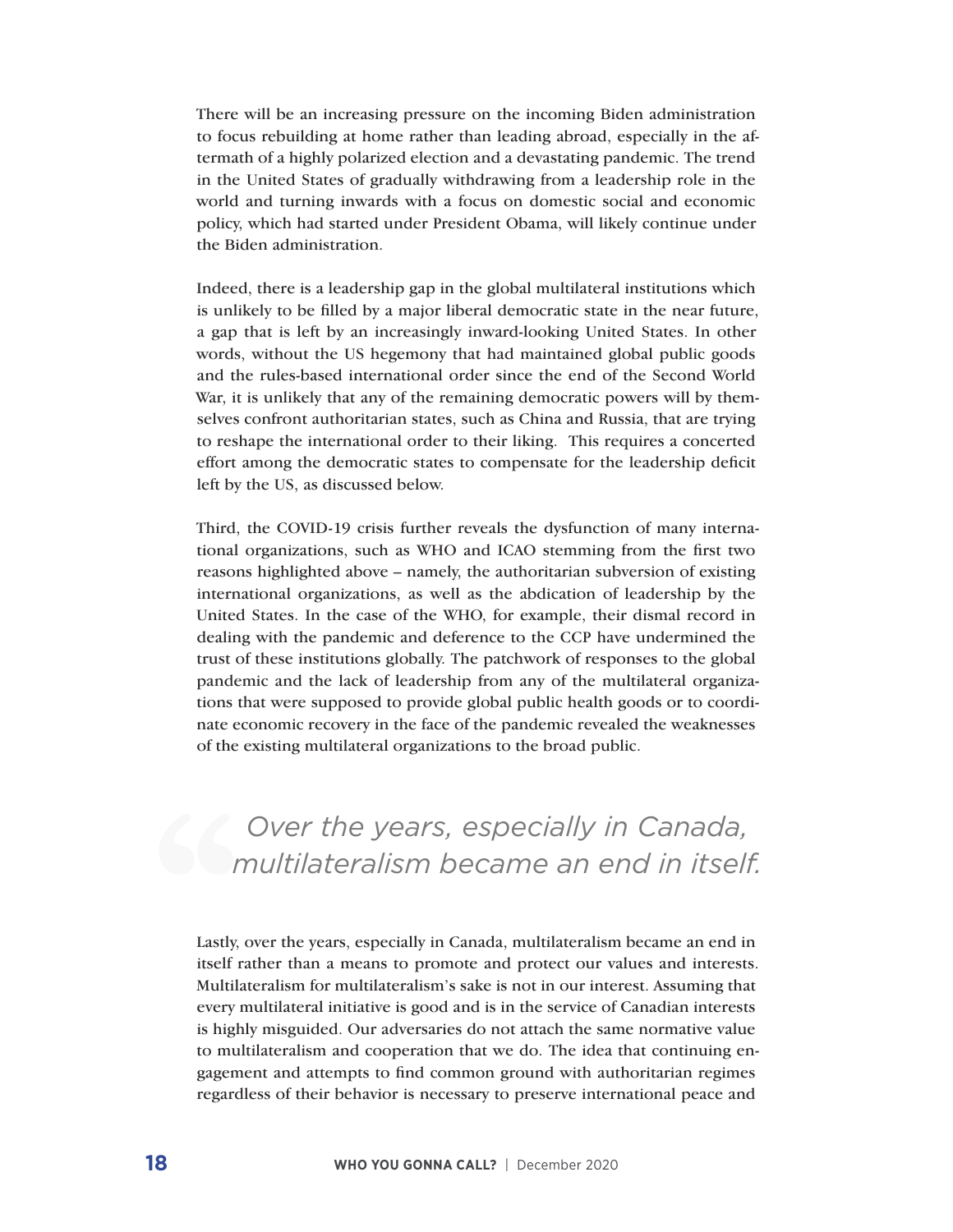security is naive at best. It must be our interests, informed by our values, that should determine the level and the content of engagement with other countries in international politics, not a blindly repeated mantra of multilateralism.

Therefore, we argue that the existing multilateral organizations, while necessary to some extent, are no longer sufficient to protect Canadian interests and values and indeed the values and interests of other democratic states. This doesn't mean that they should be abandoned (Wientzek 2020). There is much to be said about how Canada and its allies could push back against authoritarian regimes in those global multilateral institutions, as Olaf Wientzek (2020) convincingly argues. However, we also need to develop a more nuanced and long-term approach to multilateralism and global institutions if we would like to protect and defend our interests and values and support a rules-based international order that served Canadians well in the past several decades. So, what are we to do?

#### **What has to be done?**

The current global multilateral institutions are no longer sufficient in protecting the interests of liberal democratic states, such as Canada. And therefore, we have to start rethinking our approach to multilateralism.

In response, we need a layered and nuanced approach to international institutions. The existing global multilateralism and global institutions provide a very thin international society based on very few common principles, such as sovereignty. It is possible to develop a thicker international society with select partners on specific issue areas based on common values and interests. In other words, if you think of international society as a sheet that is relatively smooth and thin, it is possible to have bumps/clumps on the particular regions of the sheet that represent deeper commitments and more shared norms and values among a certain group of countries.

What would such a nuanced approach look like? We have to try to take back the global institutions and resist the authoritarian subversion in them, as Olaf Weintzek (2020) recently argued. But that itself is not sufficient to protect and promote our values and interests. In this paper, we argue that this concerted global effort by democratic countries against the authoritarian takeover of global institutions should be coupled with a focused effort of minilateralism.

A minilateralist approach argues that we should focus on developing a more limited set of international organizations that are not universal in their membership. This does not mean that they will be exclusionary, based on some random criteria. Instead, we have to focus our attention and energies to working with like-minded states and allies, rather than trying to accommodate and engage those states that do not share our values or interests. Minilateralism refers to engagement with a small number of countries based on a common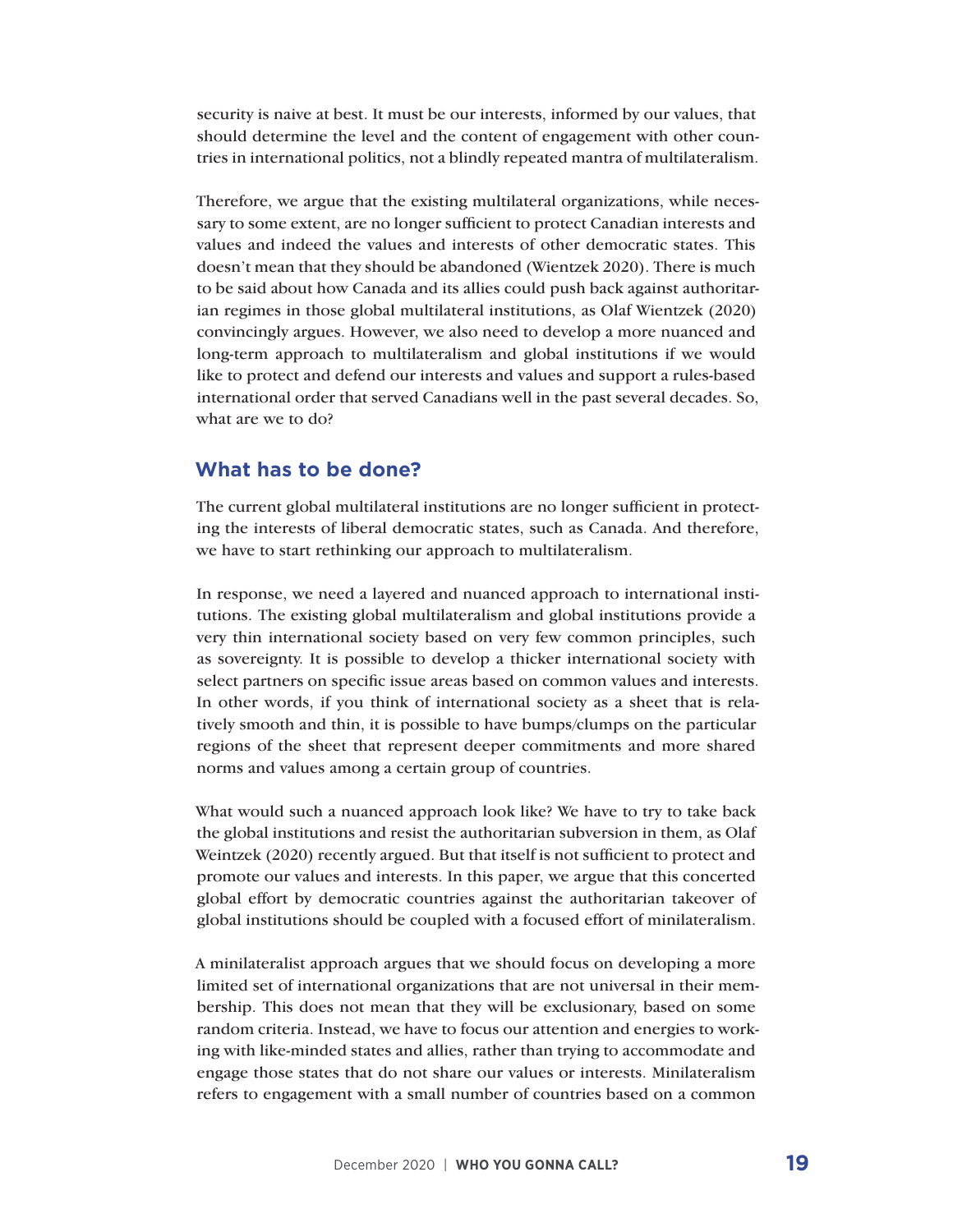shared understanding of norms, values, and interests. They could be limited in scope both geographically and topically, or they could be global in their ambition. The idea is to have a sufficiently cohesive group that can have an outsized impact on the issues that they are dealing with, be it climate change, free trade, defence against authoritarian encroachment, or something else. However, multilateralism and minilateralism are not necessarily mutually exclusive. It is possible to build upon a thin international society and develop a thicker international society on some parts of it.

Minilateralism is not about building high, impenetrable walls around the West, for instance, but it is about creating permeable barriers that will be open to other countries as long as they agree and share the same values and pursue similar interests. In other words, this is not a call for the creation of a walled garden in which most of the world will be left outside. On the contrary, it will be based on a core set of democratic allies as discussed below, but it'll be open to others who are willing to join in this club based on common values, norms and understandings, and pursue their interests based upon the same set of rules. It will not be open to authoritarian regimes that try to undermine liberal democratic values, that do not respect human rights, and that will try to subvert our own societies and threaten the societal cohesion of our countries.

> *Minilateralism is not about building high, impenetrable walls around the West.*

There is nothing novel about creating such minilateral understandings and engaging in a deeper cooperation and integration, if necessary, with like-minded states. Existing institutions such as G7 or NATO are examples of successful minilateralism. What does such minilateralism look like in practice?

We would like to suggest three initiatives that are representative of this particular approach. The first one is the creation of the community of democracies around the world. This idea is variously named as "concert of democracies" (Ikenberry and Slaughter 2006; Lindsay 2009), "community of democracies,"2 "alliance of democracies" (an initiative spearheaded by Anders Fogh Rasmussen), Democracies - 10 (D10) (Gordon and Jain 2013; Kroenig and Jain 2019), and most recently "democracy summit" by the US President-elect Joe Biden (Folkes 2020). The name and sometimes the countries involved might differ but the basic idea remains the same. It is the creation of a semi-formal grouping of democracies to coordinate their international policy on global issues.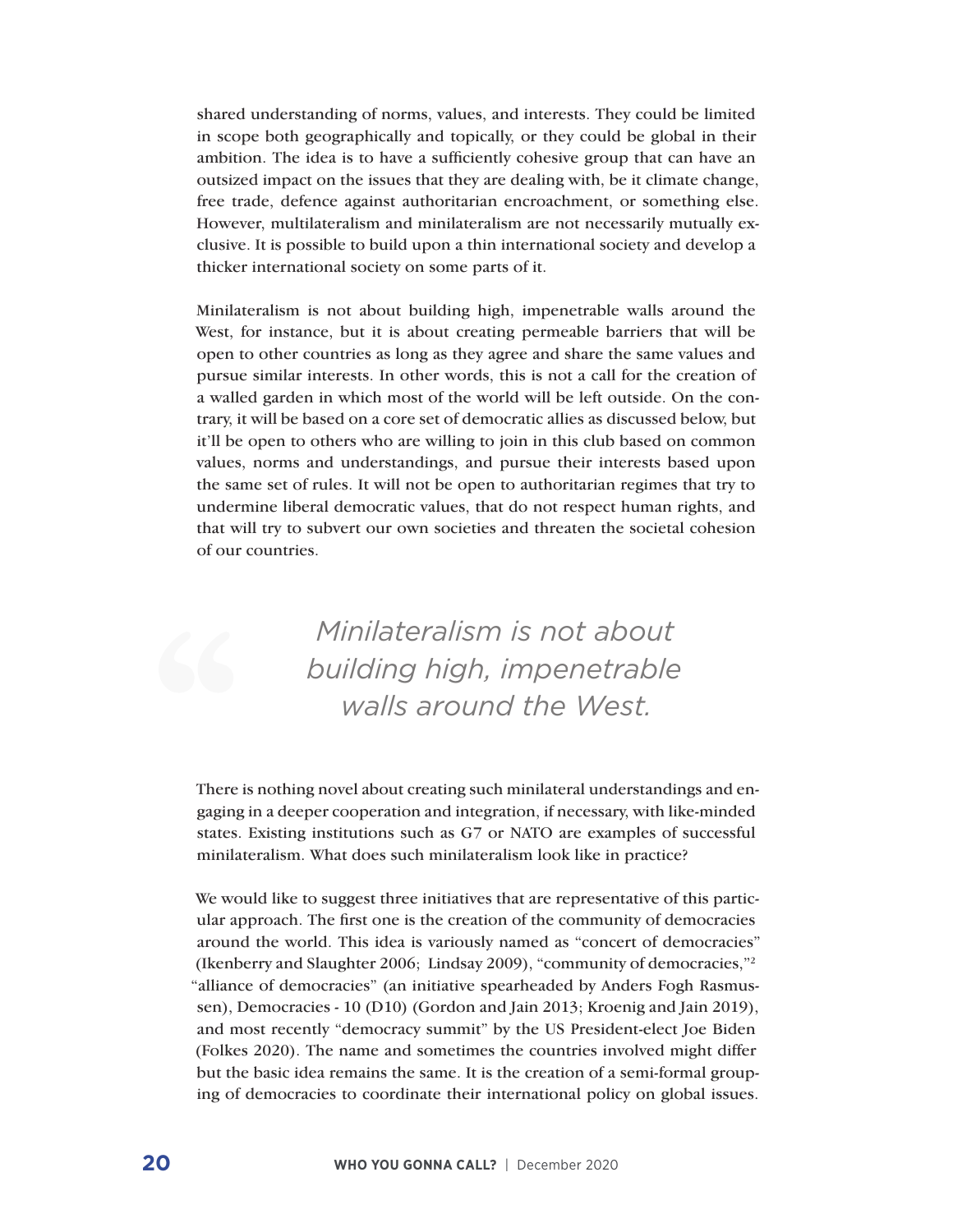Increasingly, concerns about authoritarian major powers, namely China and Russia, also play an important role in this call for the creation of a community of democracies. One particularly promising approach is the creation of D10 mentioned above, by expanding the G7 to include countries like South Korea, India, and Australia, or even to turn it into a D20 and bring other democracies around the world based on the commitment to liberal democracy, rule of law, human rights, and free markets.

It could be a semi-formal forum that coordinates policy such as the G7, and can focus on specific policy coordination on global issues or issues that are relevant for the member states, such as climate change, economic cooperation, resisting authoritarian subversion, and promoting democratic values. The membership to this group would be based not on where you're located or the size of your economy, but rather whether you subscribe to the common set of democratic norms, rule of law, respect for human rights, and economic freedom.

The second minilateral arrangement can focus on the Indo-Pacific region to increase cooperation and coordination with like-minded partners such as Australia, Japan, South Korea, and Taiwan. Such an engagement should also look to engage with member states within the Association of Southeast Asian Nations (ASEAN) and key European partners that are also increasingly looking at the evolving geo-strategic stakes in this region.

Even with this convergence of interests in a stable and rules-based region, Canada seems late in clearly and thoroughly articulating its rationale to invest in the Indo-Pacific region compared with other middle powers. Japan, India and Australia have already espoused strong approaches to the region. Increasingly the same has been true for European powers. A good example is Germany's Policy Guidelines for the Indo-Pacific, which was released on September 1, 2020. This is the second European country after France to release a guidance or strategy on the Indo-Pacific. Germany's Foreign Minister Heiko Maas stressed Germany's "strong interest in promoting multilateral approaches in the region and, above all, in strengthening ASEAN – with a view to consolidating a multipolar region embedded within a multilateral, rulesbased system" (Miller and Nagy 2020).

France's strategy goes even further. Their 2019 report, *French Strategy in the Indo-Pacific "For an Inclusive Indo-Pacific,"* stresses "strengthening our partnerships with the major regional players with whom we share the same values and interests, such as Australia, India, Indonesia, Japan, New Zealand, Singapore and South Korea, while deepening our relationship with China, an essential partner we need to work with, including in a European Union framework, in order to develop cooperation that takes into account the need for reciprocity" (Republic of France 2019).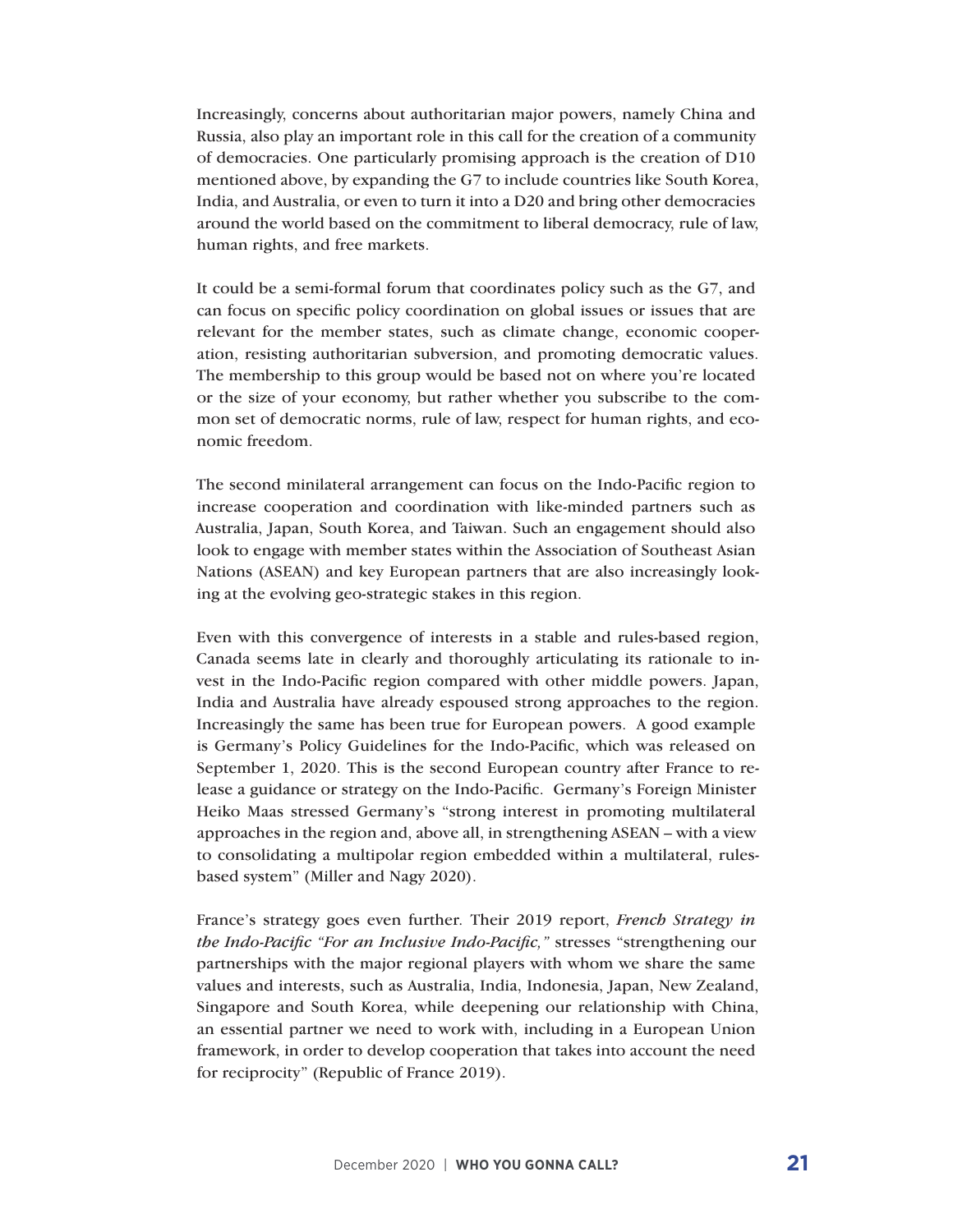Both the German and French Indo-Pacific visions, in addition to a recent Indo-Pacific outlooks from the Netherlands and the UK, use the word "inclusivity" and the importance of engagement with China while at the same time stressing that no country should impose their hegemony on the region. As such, they resonate deeply with the concept of a "Free" and "Open" Indo-Pacific and with Canada's enduring interests in buttressing a rules-based approach to international institutions.

Despite a long history of engagement, the consistency of Canada's role often appears unmoored and not fully aligned with our interests and stakes in the significant geopolitical shifts taking place in the region. A frequent critique from stakeholders and officials in the region is that Canada must make a more consistent and comprehensive approach that demonstrates an investment of time and capital that goes beyond merely trade and investment. Specifically, there is a need and desire – at least from most states – for a strong Canadian voice on political-security developments in the region, be it on maritime security, nuclear non-proliferation or the plethora of non-traditional security challenges facing the region. This is where the tenets, rules and values that form the basis of the emerging growth of Indo-Pacific frameworks will help Canada better serve its interests and promote its role.

> *Canada can work with likeminded partners and allies in a minilateral setting.*

Lastly, strengthening the political dimension of the transatlantic community and revitalizing the importance of defending democratic values for the Alliance is another way in which Canada can work with like-minded partners and allies in a minilateral setting, rather than at a global multilateral setting, such as the UN. NATO is a military alliance, but it is also a political alliance and the preamble of the North Atlantic Treaty highlights the commitment to rule of law, democracy and free market for the allies. Such refocusing on the political dimension would include some uncomfortable conversations with some of the NATO allies, such as Turkey and Hungary, that show increasingly authoritarian tendencies. But such conversations are essential if the transatlantic alliance is to confront the authoritarian subversion of the rules-based international order.

Revitalizing the transatlantic alliance should also include a greater role and responsibility for Canada and European allies, particularly Germany, in strengthening the transatlantic bond between allies. The last several years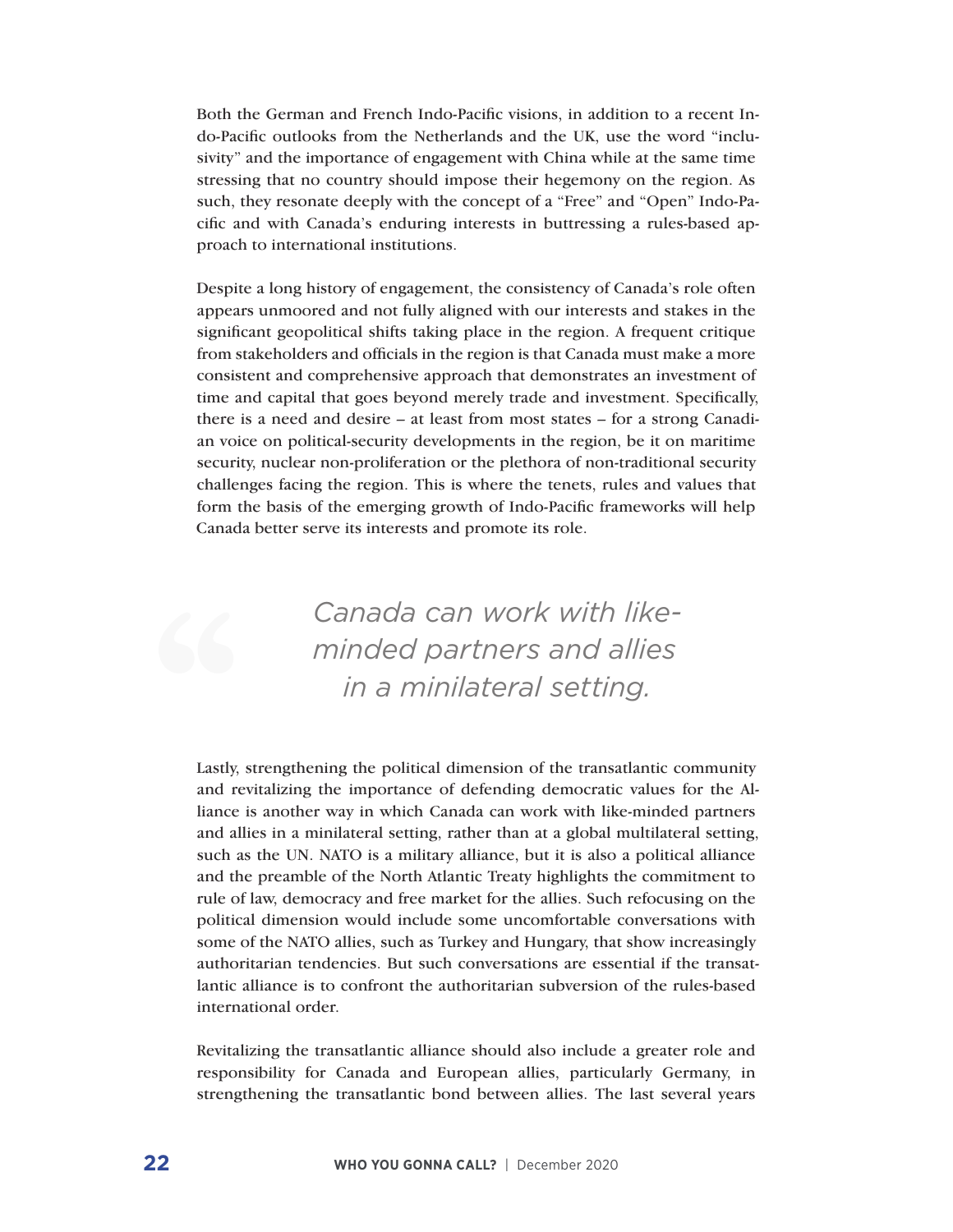showed that we can no longer assume that the United States will always play a leading role and shoulder the burden of defending the transatlantic space alone. Canada and its European allies need to step up and take on a leadership role going forward. In the words of a recently released report by the German Council on Foreign Relations (DGAP) and Harvard Kennedy School ,"The United States, Europe and Canada must work together toward one ambition in 2021 – to renew, revitalize and retool for the decade ahead the most powerful democratic community in modern history" (Schwarzer et al. 2020).

#### **Conclusion**

Global institutions are failing us and proving insufficient to meet the challenges to the international system. We need to find a better way to move forward in protecting and promoting our interests and values. Old ways of relying on global multilateralism and a benevolent hegemon just south of the border are no longer sufficient. Canada, together with its allies and like-minded partners across the globe, have to play a bigger and more active role in the world stage. We have to develop a more nuanced and layered approach to multilateralism. Such an approach should include not only a concerted effort with allies and partners in defending global multilateral institutions and the rules-based international order from authoritarian subversion but also must include a more tailored approach to international cooperation with select allies and like-minded partners in minilateral settings to advance our interests and ensure our security.

Canada can and should play a role both at the global level in leading a community of democracies in the post-pandemic world as well as in the two crucial geographies – transatlantic and the Indo-Pacific – that it has vested interests. What we need is a more nuanced, tailored, and interest-oriented approach to multilateralism that privileges engagement and cooperation with fellow democracies across the world instead of multilateralism for multilateralism's sake. Sometimes less is indeed more.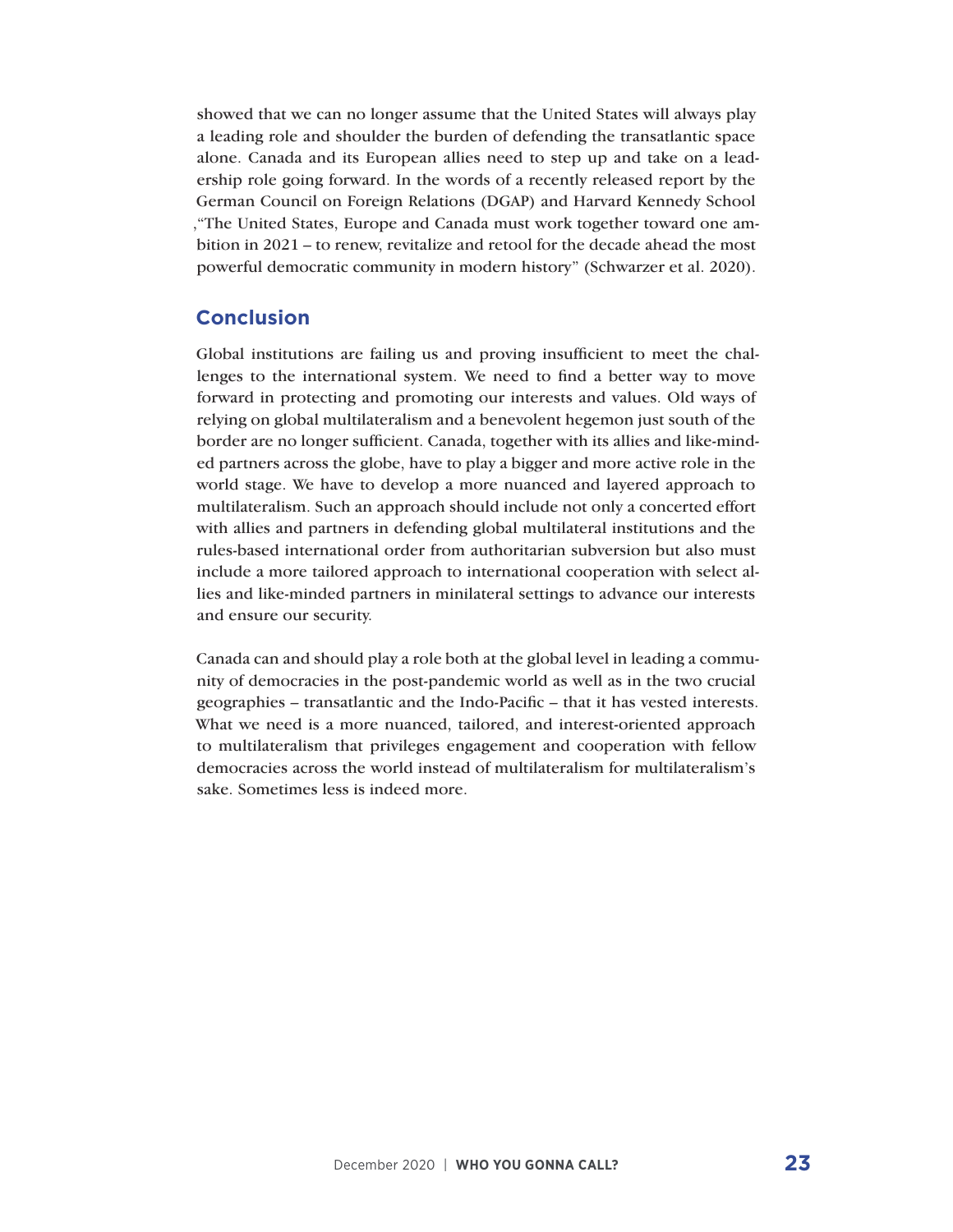**Balkan Devlen** *is a Senior Fellow at Macdonald-Laurier Institute, Adjunct Research Professor at Norman Paterson School of International Affairs at Carleton University, and Superforecaster for Good Judgment, Inc. He is also the publisher of Hindsight 20/20, a newsletter on uncertainty, foresight, and geopolitics.*

**Jonathan Berkshire Miller** *is an international-affairs professional with expertise on security, defence and intelligence issues in Northeast Asia. He has held a variety of positions in the private and public sector. Currently, he is a Senior Fellow with the Japan Institute of International Affairs (JIIA) and Director and Senior Fellow of the Indo-Pacific Program at the Macdonald-Laurier Institute.*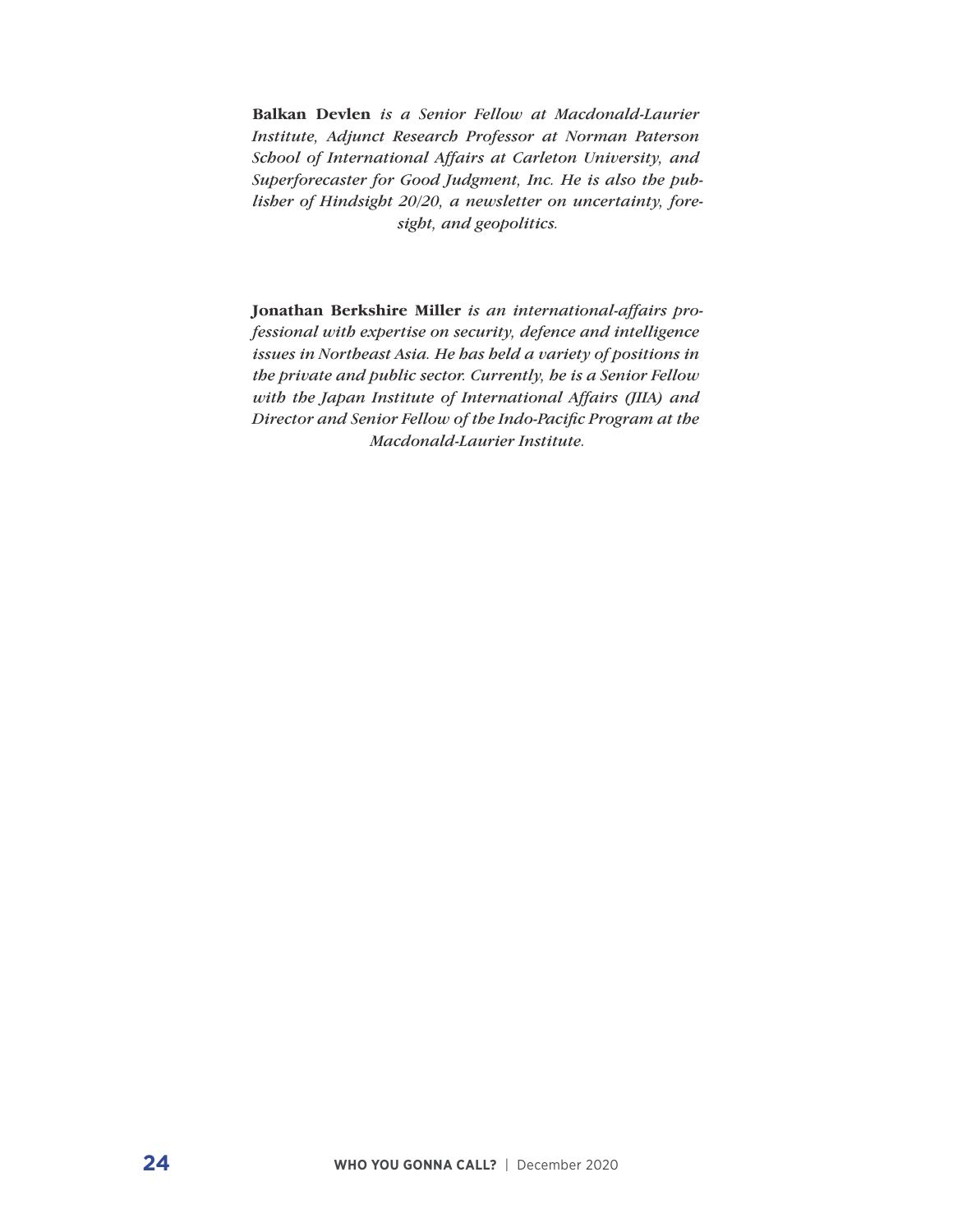## References

BBC News. 2020. "Meng Hongwei: China sentences ex-Interpol chief to 13 years in jail." *BBC News*, January 21. Available at https://www.bbc.com/news/ world-asia-china-51185838.

Chen, Yu-Jie and Jerome Cohen. 2020. "Why does the WHO exclude Taiwan?" Council on Foreign Relations, April 9. Available at https://www.cfr.org/in-brief/ why-does-who-exclude-taiwan.

Cole, J. Michael. 2020. " The United Nations has a bad case of COVID-19." *Inside Policy*. Macdonald-Laurier Institute, April 14. Available at https://www. macdonaldlaurier.ca/united-nations-bad-case-covid-19-j-michael-cole-insidepolicy/.

Devlen, Balkan. 2020. "The Sino-Russian Subversion of the International Order." In Know Thy Enemy: Understanding the threat posed by Russia and China in the post-COVID era." Macdonald-Laurier Institute, September 28. Available at https://macdonaldlaurier.ca/files/pdf/20200909 Know Thy Enemies\_Collection\_PAPER\_FWeb.pdf.

Folkes, Alex. 2020. "Biden's Democracy Summit." The Foreign Policy Centre, December 7. Available at https://fpc.org.uk/bidens-democracy-summit/.

Gordan, David and Ash Jain. 2013. "Forget the G-8. It's Time for the D-10." *Wall Street Journal*, June 16. Available at https://www.wsj.com/articles/SB100 01424127887324688404578541262989391492

Ikenberry, G. John and Anne-Marie Slaughter, Co-Directors. 2006. *Forging a World of Liberty Under Law: U.S. National Security In The 21st Century*. Final Report of the Princeton Project on National Security. The Princeton Project Papers. The Woodrow Wilson School of Public and International Affairs, Princeton University. Available at https://www.peacepalacelibrary.nl/ebooks/ files/373430078.pdf.

Jain, Ash and Matthew Kroenig. 2019. "Present at the Re-Creation: A Global Strategy for Revitalizing, Adapting, and Defending a Rules-Based International System." Atlantic Council. Available at https://www.atlanticcouncil.org/ wp-content/uploads/2019/10/Present-at-the-Recreation.pdf.

Laliberté, André. 2020. "Time to end the exclusion of Taiwan from the International Civil Aviation Organization." Centre for International Policy Studies, March 3. Available at https://www.cips-cepi.ca/2020/03/03/time-to-end-the-exclusion-of-taiwan-from-the-international-civil-aviation-organization/.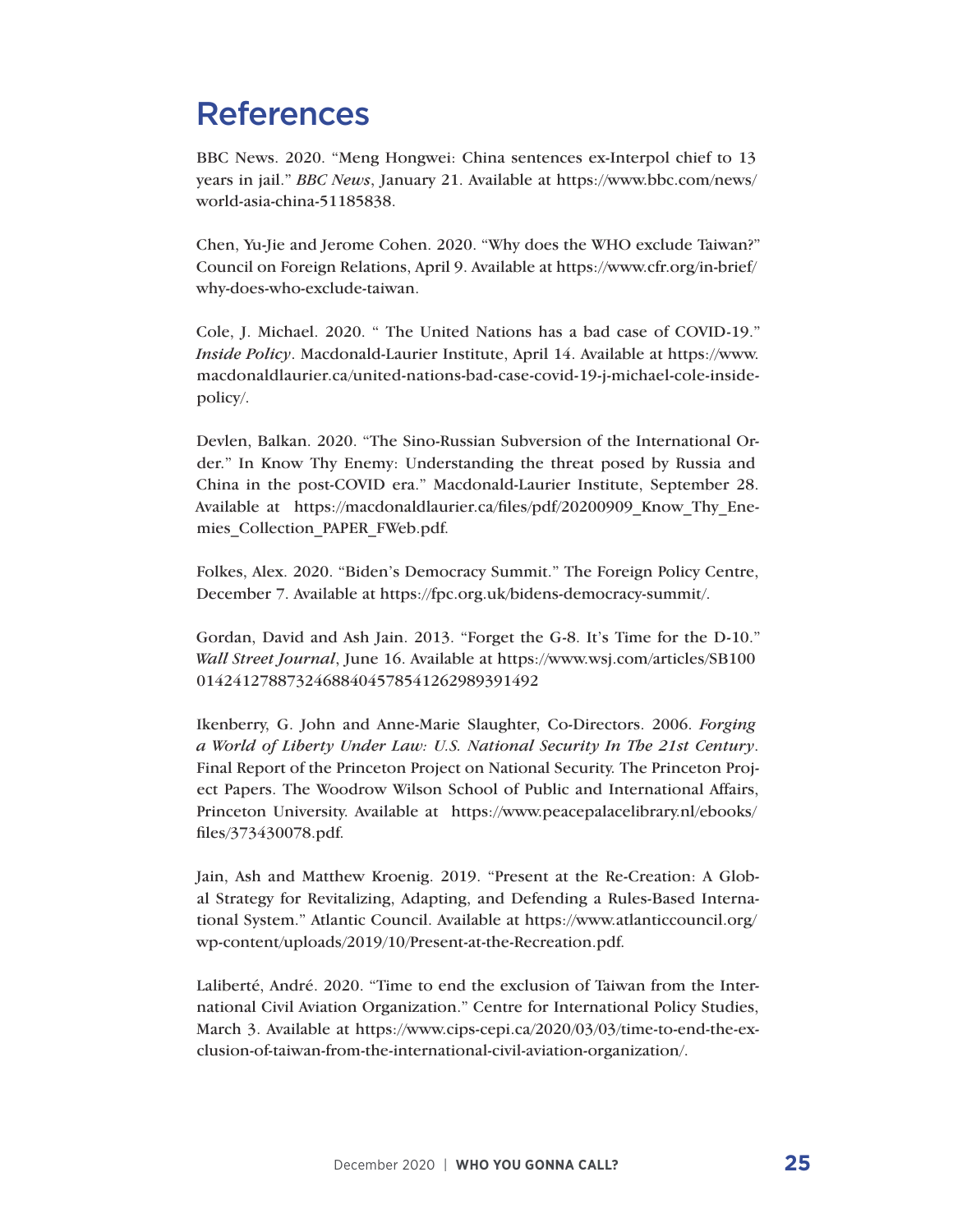Lindsay, James. 2009. "The Case for a Concert of Democracies." *Ethics & International Affairs*, 23, 1 (Spring). Available at https://www.carnegiecouncil. org/publications/journal/23\_1/roundtable/002.

Miller, Jonathan Berkshire and Stephen Nagy. 2020. "Why Canada must embrace a Free and Open Indo-Pacific." *Policy Brief*. The Japan Institute of International Affairs, October 29. Available at https://www.jiia-jic.jp/en/policybrief/ pdf/PolicyBrief\_Miller\_Nagy\_201029.pdf.

Republic of France. 2019. *French Strategy in the Indo-Pacific "For an Inclusive Indo-Pacific."* Republic of France. Available at https://jp.ambafrance.org/IMG/ pdf/french\_strategy\_in\_the\_indo-pacific.pdf?27051/2765a0ffd0fab0010aa4d-96b5ad7419e73f67dea.

Schwarzer, Daniela, Josef Braml, Christian Mölling and Sophia Becker. 2020. *Stronger Together: A Strategy to Revitalize Transatlantic Power*. German Council on Foreign Relations. Available at https://dgap.org/en/research/publications/stronger-together.

Wientzek, Olaf. 2020. "Never give in: How the West could reclaim global institutions." *Commentary*. Macdonald-Laurier Institute, December 9. Available at https://www.macdonaldlaurier.ca/west-never-give-global-institutions-mlicommentary-olaf-wientzek/.

## **Endnotes**

- 1 This polling information can be found here: https://news.gallup.com/ poll/116350/position-world.aspx.
- 2 See the Community of Democracies coalition at www.community-democracies.org.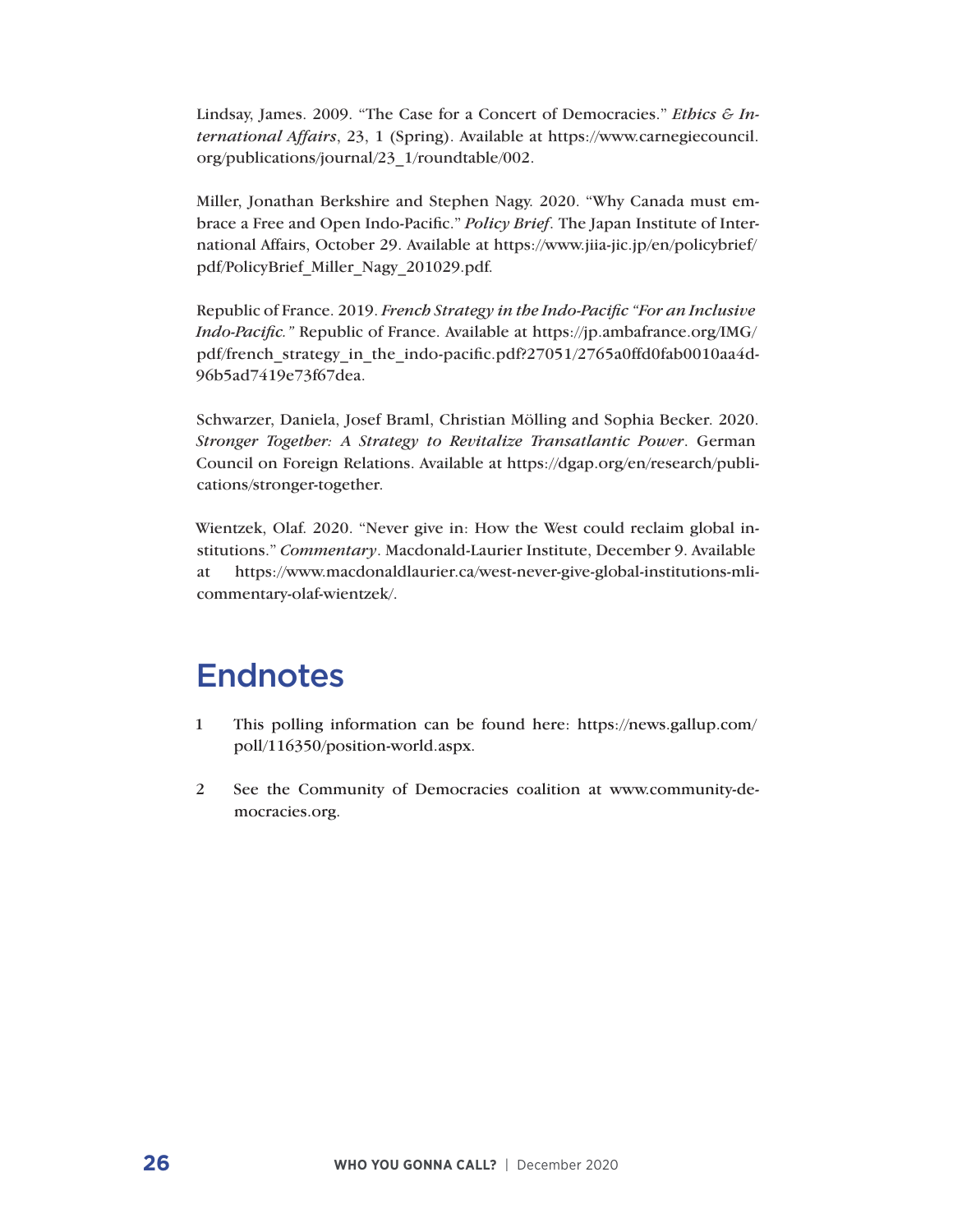# About the Macdonald-Laurier Institute

#### **What Do We Do?**

**When you change how people think, you change what they want and how they act.** That is why thought leadership is essential in every field. At MLI, we strip away the complexity that makes policy issues unintelligible and present them in a way that leads to action, to better quality policy decisions, to more effective government, and to a more focused pursuit of the national interest of all Canadians. MLI is the only non-partisan, independent national public policy think tank based in Ottawa that focuses on the full range of issues that fall under the jurisdiction of the federal government.

#### **What Is in a Name?**

**The Macdonald-Laurier Institute exists not merely to burnish the splendid legacy of two towering figures in Canadian history – Sir John A. Macdonald and Sir Wilfrid Laurier – but to renew that legacy.** A Tory and a Grit, an English speaker and a French speaker – these two men represent the very best of Canada's fine political tradition. As prime minister, each championed the values that led to Canada assuming her place as one of the world's leading democracies. We will continue to vigorously uphold these values, the cornerstones of our nation.





### **Working for a Better Canada**

December 2020 | **WHO YOU GONNA CALL? 27 Good policy doesn't just happen; it requires good ideas, hard work, and being in the right place at the right time.** In other words, it requires MLI. We pride ourselves on independence, and accept no funding from the government for our research. If you value our work and if you believe in the possibility of a better Canada, consider making a tax-deductible donation. The Macdonald-Laurier Institute is a registered charity.

#### **Our Issues**

**The Institute undertakes an impressive program of thought leadership on public policy. Some of the issues we have tackled recently include:**

- Aboriginal people and the management of our natural resources;
- Making Canada's justice system more fair and efficient;
- Defending Canada's innovators and creators;
- Controlling government debt at all levels;
- Advancing Canada's interests abroad;
- Ottawa's regulation of foreign investment; and
- How to fix Canadian health care.